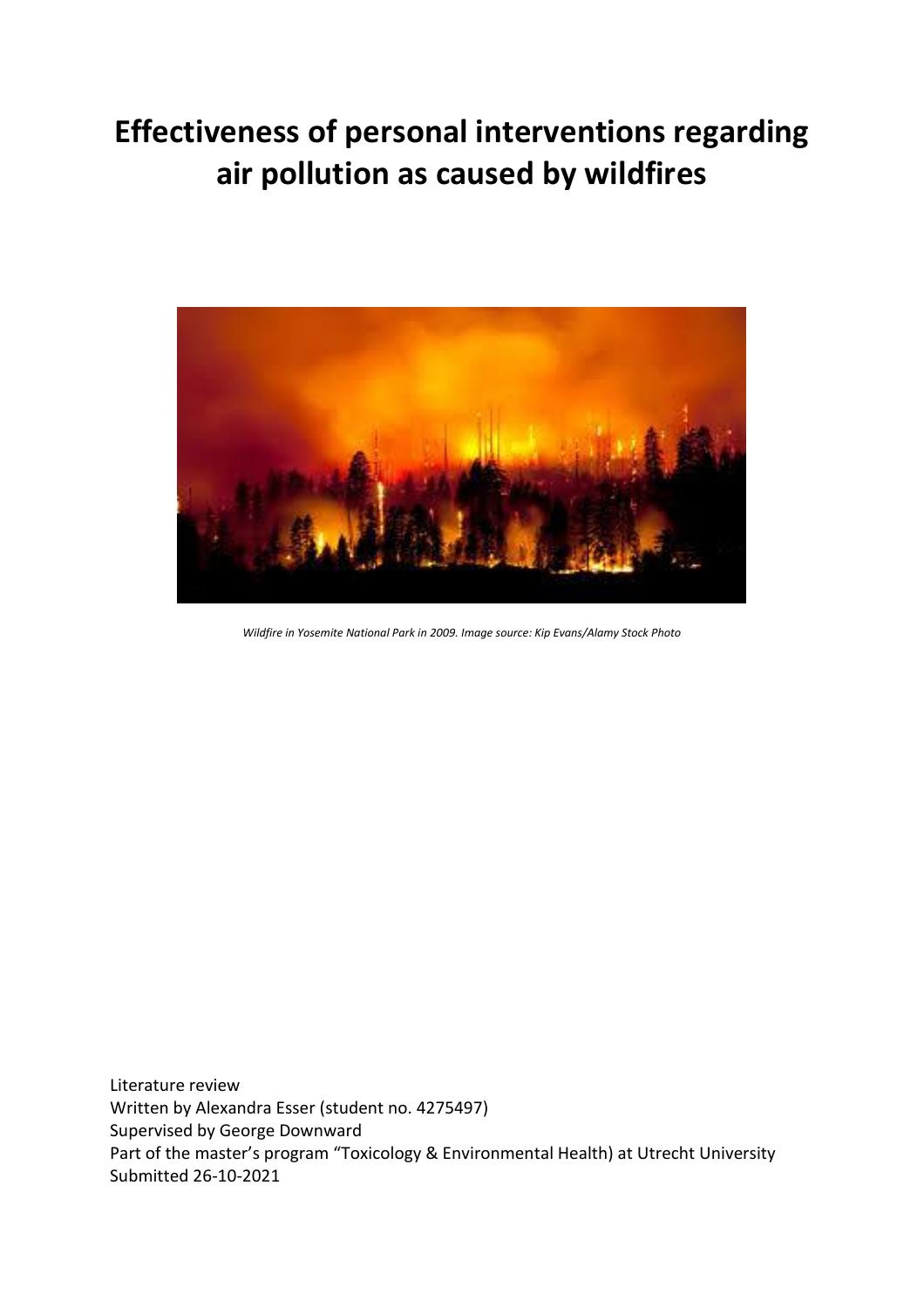# **Table of Contents**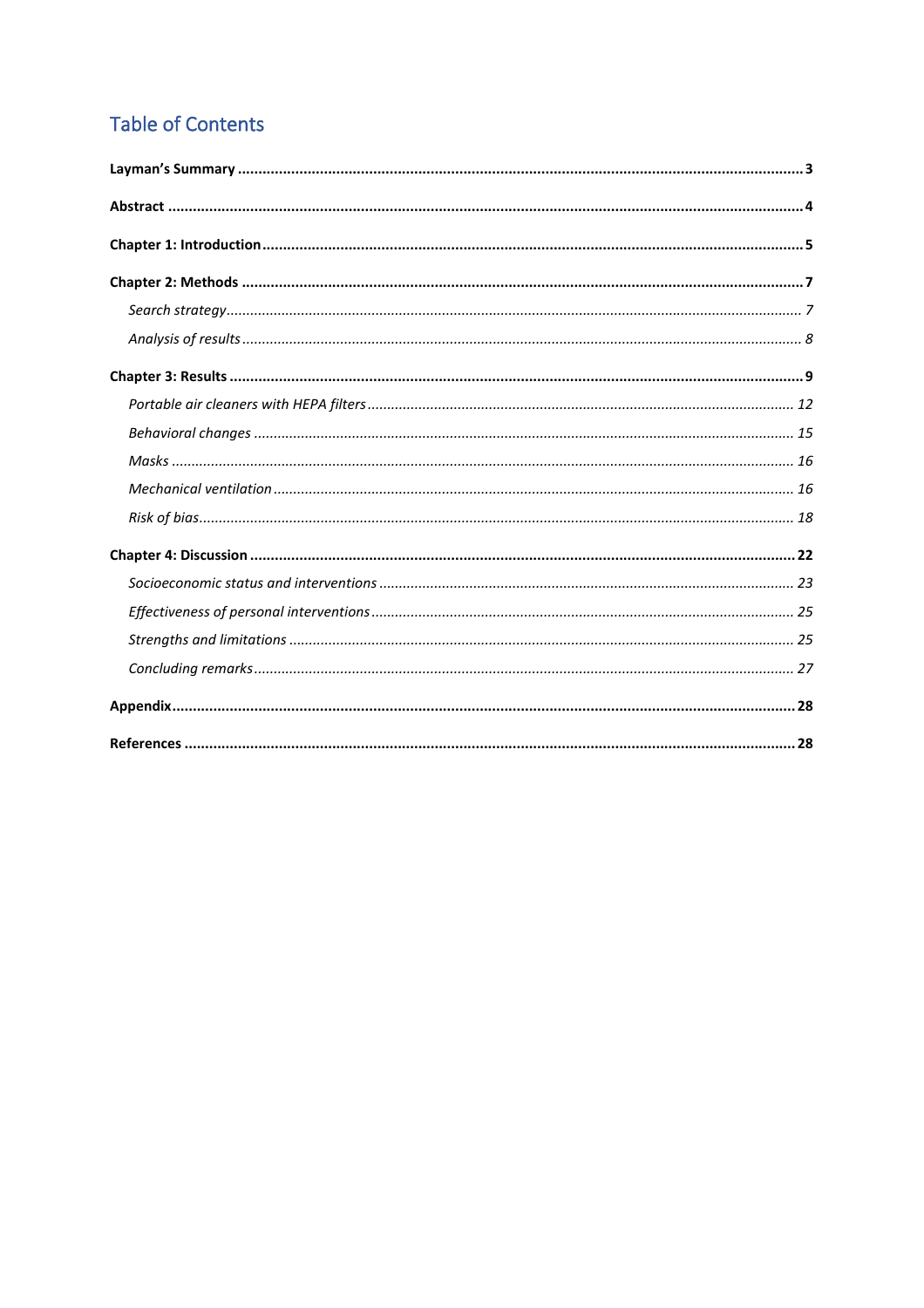### <span id="page-2-0"></span>Layman's Summary

Wildfires are events during which parts of the natural landscape are burning, thereby releasing smoke and radiating heat. Wildfire smoke consists of several types of very small particles which are able to penetrate into the airways and cause damage. In the short term, this may lead to symptoms such as coughing and sneezing. When someone is regularly exposed to wildfire smoke over the long term, more serious illness such as heart disease and cancer can potentially develop. Aside from reducing the frequency of wildfire events through means such as forest management, there are methods that people can use to reduce the extent to which they are exposed to wildfire smoke. Such methods include the use of face masks, modifying their habits during wildfire episode by closing windows and staying inside, and using specially designed devices in their home that filter the inside air that reduce the number of dangerous particles. However, there is not yet a lot of evidence available on exactly how effective these methods are at reducing the exposure to wildfire smoke particles. This is important to know, due to the increasing occurrence of wildfires through climate change and the desire to protect as many people as possible from the dangerous effects of wildfire smoke exposure. In this review, existing literature on the effectiveness of exposure reducing methods was sought out and evaluated. This resulted in 15 articles being found that all show beneficiary effects of different exposure reducing methods. The most effective methods were the use of air cleaning devices as well as the use of mechanical ventilation units installed in buildings. However, the effectiveness of these methods greatly varies due to different factors, such as using filtration devices with low quality filters. Low quality filters might be used due to a lack of budget to replace the often very expensive filters, or due to a lack of knowledge about the necessity of filter replacement. This means more resources should be dedicated to developing protective methods that are accessible to the whole population. In addition, 15 studies is a low number to draw conclusions about the definitive effectiveness of a method, especially considering that each article uses a slightly different building type, population and location to test protective methods. For each specific combination of circumstances, multiple studies confirming each other's results are needed to prove in a reliable and scientifically correct way that the results are indeed correct. This is not the case in this literature review, due to a lack of available studies. As a result, a larger amount and more reliable evidence is needed to prove without a doubt that all these methods are as effective as they seem to be. In addition, there are some problems with the way some of the reviewed studies were designed, which caused some important data to be missing. For example, it is important to know whether or not windows were open when an air cleaning device was operated, which is not reported in each study on this intervention type. This could have led to incorrect reports on the effectiveness of certain interventions. In the future, more research of a highquality level into combining the most effective methods with wide accessibility to these methods is needed to protect everyone from smoke exposure, and vulnerable groups in particular.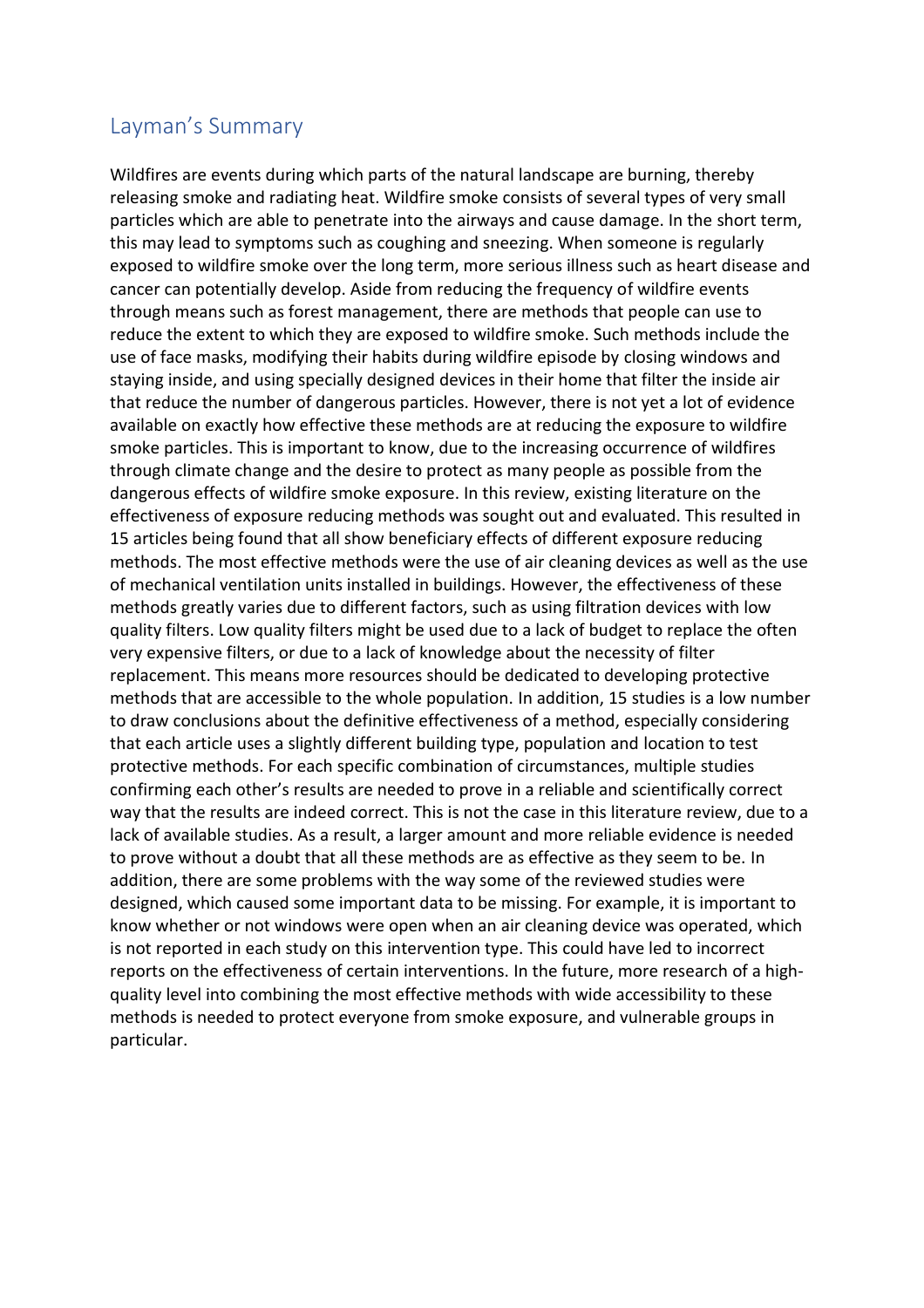# <span id="page-3-0"></span>Abstract

Wildfires poses a great threat to the environment both through the burning fire itself and the smoke that is released. Particles such as  $PM_{2.5}$  that are released in the air through wildfire events have been found to cause detrimental effects on multiple aspects of human health and mortality. Besides implementation of policies in an attempt to reduce the frequency of wildfires, personal interventions are available for individuals to protect themselves and their household against smoke exposure. However, there is little evidence available to establish how effective these personal interventions are. Due to the expectation that wildfire occurrence will increase as a result of climate change, it is important to properly investigate protective measures that can be taken. This report aimed to investigate the effectiveness of personal interventions in wildfire situations by means of a systematic literature review. 1794 papers were identified in the initial search with 15 primary research articles being included in the final review. The amount and quality of evidence for the effectiveness of personal interventions is relatively low. Due to the small amount of studies available and highly variable experimental conditions and results, it is hard to form a final conclusion about the effectiveness of any particular intervention. In addition, all of the studies reviewed have some level of bias or issues. Most importantly, sample sizes are very small across all included studies, and at least six studies are missing some type of data related to air quality measurements or occupant behavior that could have affected the reported results on intervention effectiveness. The use of portable air cleaners and mechanical ventilation systems with high-efficiency filters combined with occupant behavior that keeps the building as sealed off as possible seems to be the most effective intervention currently available. However, these interventions might be particularly costly to purchase and use, leaving vulnerable groups that cannot afford these devices at risk. Future research should focus on better establishing the effectiveness of all types of interventions through high-quality, large scale clinical trials and observational studies. In addition, it should focus on developing low-cost, highly-efficient interventions that are easily accessible for everyone, and groups at risk in particular.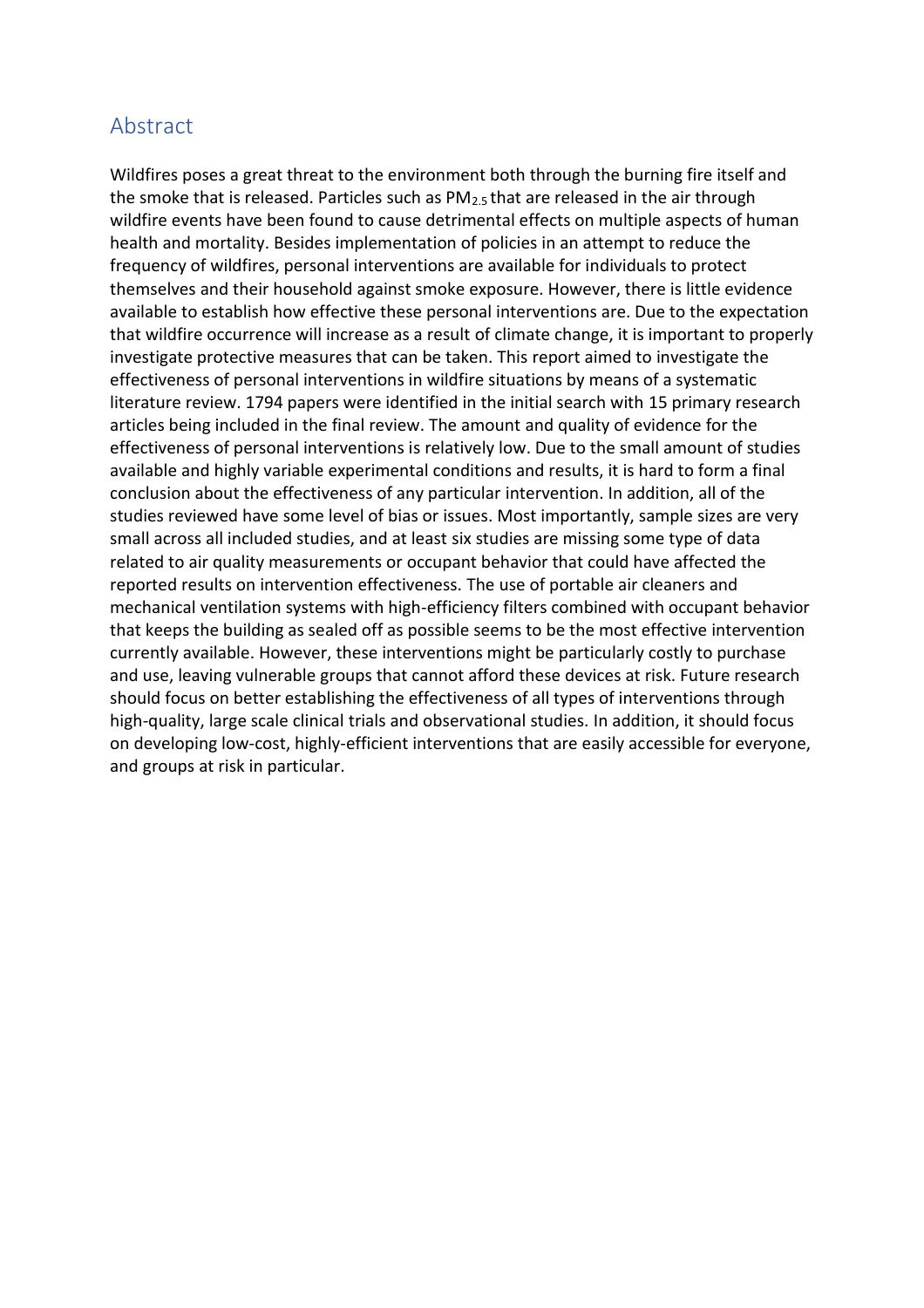### <span id="page-4-0"></span>Chapter 1: Introduction

Wildfires can be defined as burning events occurring in a variety of landscapes including savannahs, peat bog, grass, heath and forests (Knorr, Dentener, Lamarque, Jiang, & Arneth, 2017). Wildfires do not only pose a risk to environmental health through its flames and their radiating heat, but also by the resulting smoke (Finlay, Moffat, Gazzard, Baker, & Murray, 2012). Wildfire smoke is a main source of air pollution, as it consists of particulate matter (PM) as well as other gaseous emissions. The main components of wildfire smoke that have been studied in regard to adverse health effects are PM with a diameter of less than 2.5  $\mu$ m  $(PM<sub>2.5</sub>)$  and PM<sub>10</sub>.

A diversity of adverse health effects has been linked to wildfire smoke exposure. Some acute effects that are reported are increases in asthma diagnoses, asthma-related outpatient visits and asthma medication prescription refills (Gan et al., 2020). It was found that a 5  $\mu$ g/m<sup>3</sup> increase in daily, as well as three-daily PM<sub>2.5</sub> levels lead to a 6.1% increase in asthma-related hospital visits (Kiser et al., 2020). Interestingly, this effect was not observed when an increase in PM<sub>2.5</sub> coming from a non-wildfire related source was present (Kiser et al., 2020). This is pointing towards specific conditions being present during wildfires that exacerbate health problems more so than air pollution from other sources. Exposure to particulate matter in wildfire smoke can also increase survival and spread rates of different types of aerosols, including viruses and bacteria (Kiser, et al., 2021). This is a particularly worrying implication given the current COVID-19 pandemic. Indeed, one study found that a 10  $\mu$ g/m<sup>3</sup> increase in the PM2.5 weekly average lead to a 6.3% relative increase of positive COVID-19 tests (Kiser et al., 2021). Longer-term effects such as cardiovascular disease and respiratory disease have also been attributed to wildfire smoke exposure (Liu, Pereira, Uhl, Bravo, & Bell, 2015). These diseases lead to an increase in hospital admissions, physician visits and mortality rate. As a result, the effects of wildfire smoke exposure cause a great economic burden. Between 2008 and 2012, the annual healthcare costs of wildfire smoke in the USA was estimated to be 13-24 billion \$ for short-term exposure, and 90-154 billion \$ for longterm exposure (Fann et al., 2018).

Due to this immense burden on the economy and human health, it is imperative that effective intervention strategies are available for use in the event of wildfires. As a result of climate change, the frequency of wildfire occurrence has risen. In addition, wildfires have started occurring more frequently in geographical areas that were previously unaffected or less affected (Finlay et al., 2012; Flannigan A, Krawchuk B, de Groot A, Mike Wotton, & Gowman A, 2009). This means that over the next years, it is likely that an increasing amount of people will be at risk for wildfire smoke exposure and resulting adverse outcomes. A study on forest fire danger in Europe revealed that between 1980 and 2012 a significant increase in forest fire danger through weather changes could be established, where none could be found between 1960 and 1999 (Venäläinen et al., 2014). The weather circumstances that facilitate forest fires, presented in the articles through the fire weather index, increased with a mean gradient of 0.078 to 0.391 depending on the specific location in Europe. This means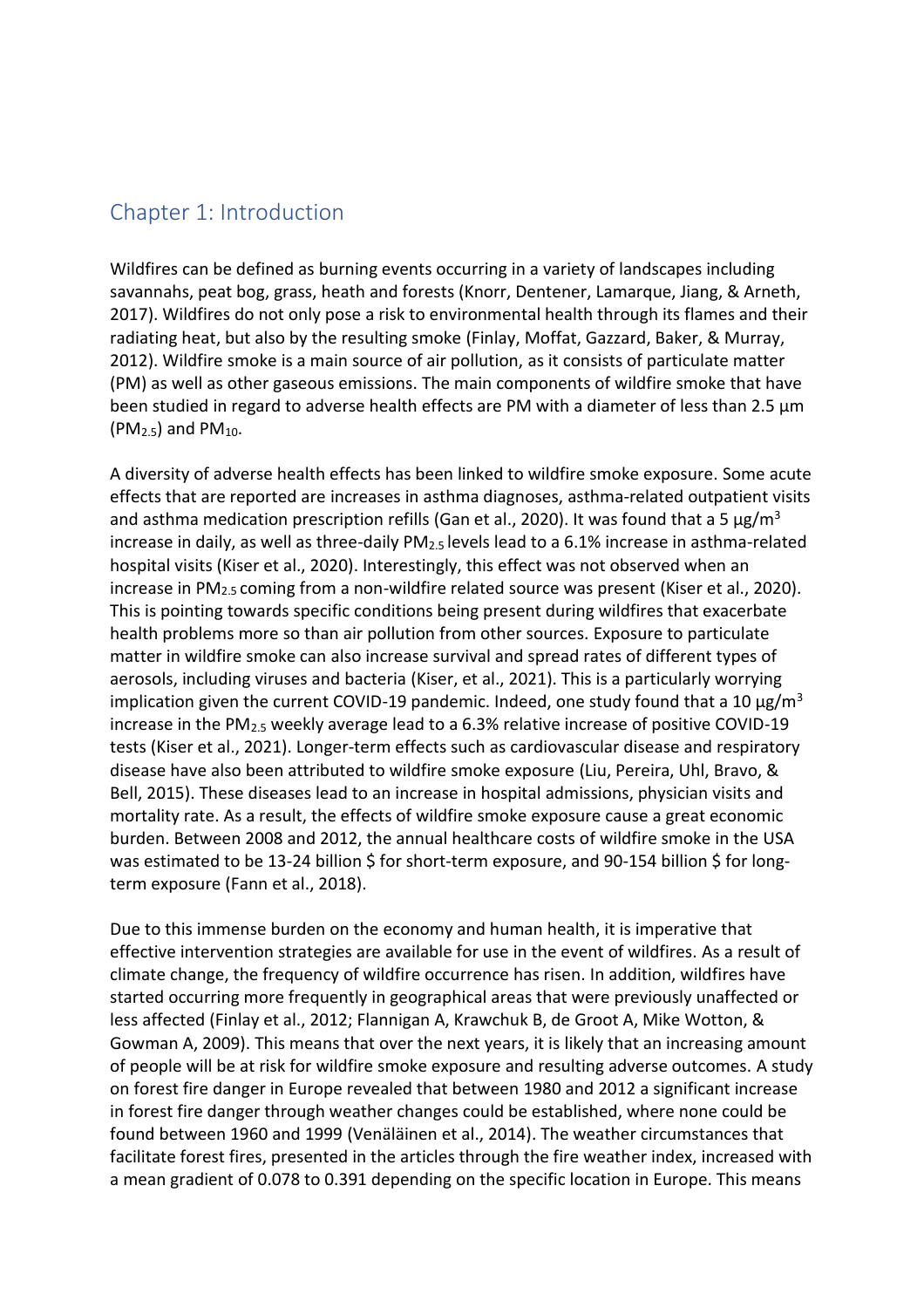that over the years, the weather circumstances that pose the most danger for facilitating a forest fire have become increasingly more extreme (Venäläinen et al., 2014). This trend in wildfire facilitating weather stimulated by climate change is expected to increase even further in the years to come (Venäläinen et al., 2014).

Aside from control strategies trying to reduce the frequency of forest fires and smoke exposure, such as land management regulations, there are personal intervention strategies that individuals can use in the event of a wildfire. While it is most effective to limit the potentially hazardous effects of wildfire smoke inhalation closest to the source, a complete elimination of wildfire occurrence is currently impossible especially due to the aforementioned effects of climate change. As a result, personal interventions are useful tools at household, individual and community levels in order to reduce risk (Laumbach, 2019).

Some of these possible intervention strategies that prevent or reduce wildfire smoke exposure include mechanical ventilation (MV), use of portable air cleaners (PACs), behavioral changes such as staying indoors, and usage of masks (Laumbach, 2019). All these interventions aim to reduce exposure to air pollutants through the process of filtering out hazardous smoke particles and/or putting up a certain type of physical barrier between an individual and the polluted air. Even though these tools seem promising in reducing exposure and adverse health effects resulting from wildfire smoke inhalation, there is relatively little and weak evidence available to confidently prove the effectiveness of the different types of interventions. There are no large-scale clinical trials or observational studies available that have researched the effectiveness of personal interventions (Laumbach, 2019). The research that does exist on this topic is often very small-scale and performed in specific experimental circumstances (Laumbach, 2019). This begs the question: what is the current state of evidence on effectiveness of personal interventions for use during wildfire episodes, and what do we still need to uncover?

In this review, the effectiveness of prevention strategies regarding air pollution resulting from wildfires will be explored by means of a literature review. The aim is to assess what the current state of evidence is on how effective personal intervention strategies are at mitigating exposure and reducing adverse health outcomes. Articles selected for inclusion in this review will be analyzed based on the evidence they provide for the effectiveness of personal interventions and the quality of this evidence. Lastly, these results will be discussed, and a conclusion will be given on personal intervention effectiveness based on the currently available evidence. Current knowledge gaps, ideas for future research, problems with and feasibility of intervention use will also be addressed.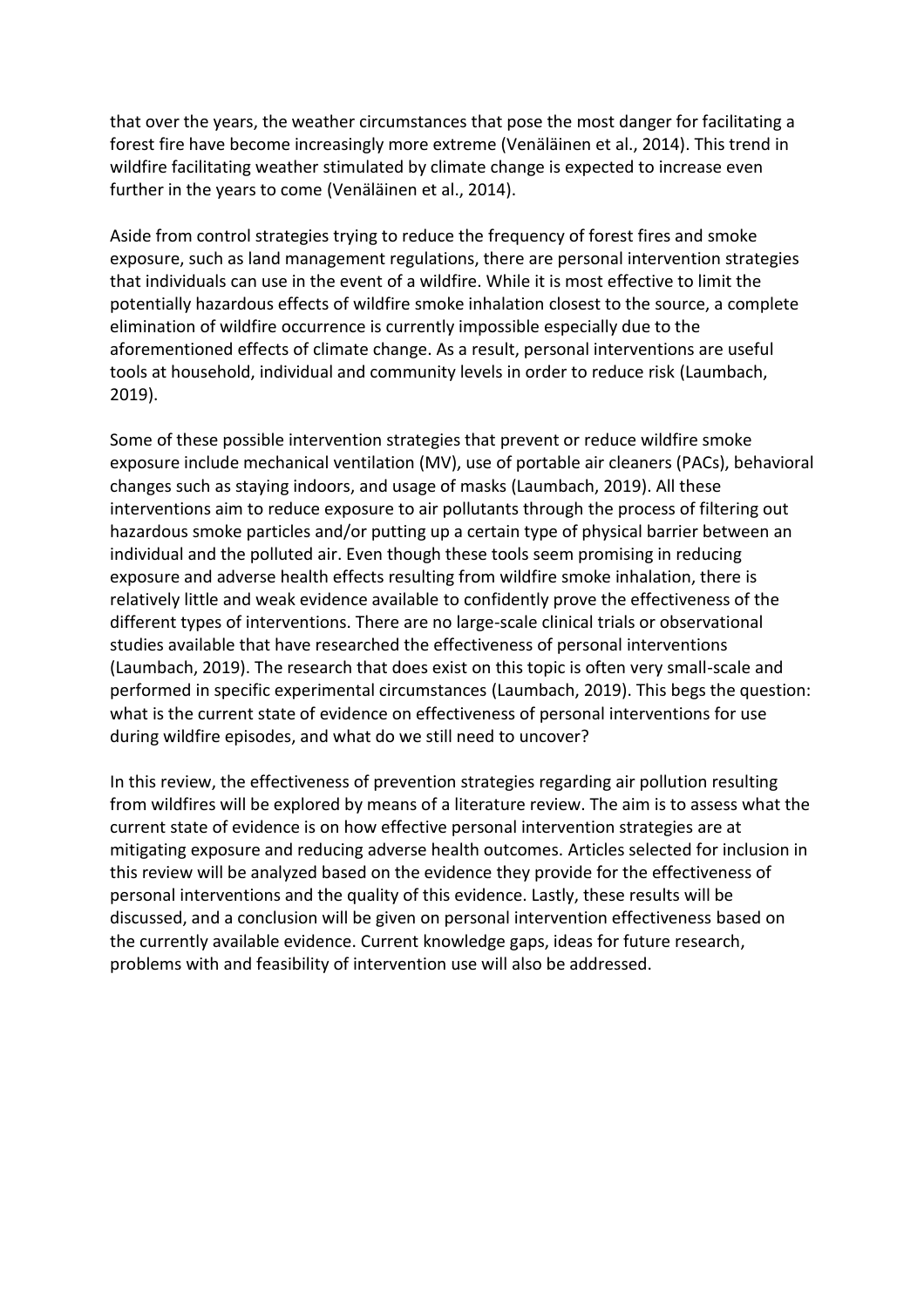# <span id="page-6-0"></span>Chapter 2: Methods

In order to establish the effectiveness of prevention strategies regarding air pollution as caused by wildfires, a literature search was performed to find relevant articles. A systemic literature review approach was used with the aim to identify all articles published around this topic, as this was deemed the most effective strategy to answer the research question. Before the start of the review, eligibility criteria, search strategy, results analysis and analysis of bias were defined.

### Eligibility criteria

Articles published on the topic of studying interventions for air pollution caused by wildfires were included. 'Interventions' were defined as personal and household level interventions, in other words: any method a member of the general public may use to reduce their and their household's exposure to wildfire smoke in order to mitigate adverse health outcomes. This includes methods such as use of air cleaners, home air filtration units and masks but also behavioral changes such as staying indoor and closing windows. Only articles written in the English language (abstract and full article) were included, regardless of publication date. Studies using controlled or artificial conditions regarding either the intervention or the source of the wildfire were included. Studies were included regardless of outcome measurement type, participant characteristic, or geographical area.

Studies on interventions for indoor or outdoor sources of air pollution other than wildfires in particular were excluded. Articles studying interventions specifically for occupational exposure (e.g. fire fighters and agricultural workers) were excluded, as this review focuses on interventions for the broader public. As a result of the aforementioned definition, interventions that are not part of what a member of the general public can control themselves were also excluded, for example: improving wildfire smoke forecasting or trying to reduce wildfire occurrence by better forest management. Studies regarding compliance to and effectiveness of communication strategies during wildfire events were excluded, as this was not deemed to fall under the 'intervention' definition of this review. Individual or household level studies only investigating the effectiveness of air quality monitoring, but not using them to measure during an intervention situation were excluded.

### <span id="page-6-1"></span>Search strategy

The databases that were used were PubMed, Scopus and Web of Science. Search strings can be found in the appendix in table A.1. Articles were then analyzed using rayyan.ai software. First, this software was used to filter out duplicate articles across databases. The software identified articles with large amounts of overlap and presented these to the author to be manually defined as a duplicate or original text. Next, articles not relevant to the research question (e.g. studying only health effects and not focusing on interventions) or otherwise not fulfilling the aforementioned eligibility criteria were excluded based on title and/or abstract alone. Lastly, irrelevant articles were excluded based on an analysis of the full text. If any literature reviews included in the final results included primary research articles relevant to the present research question that were not identified through the used search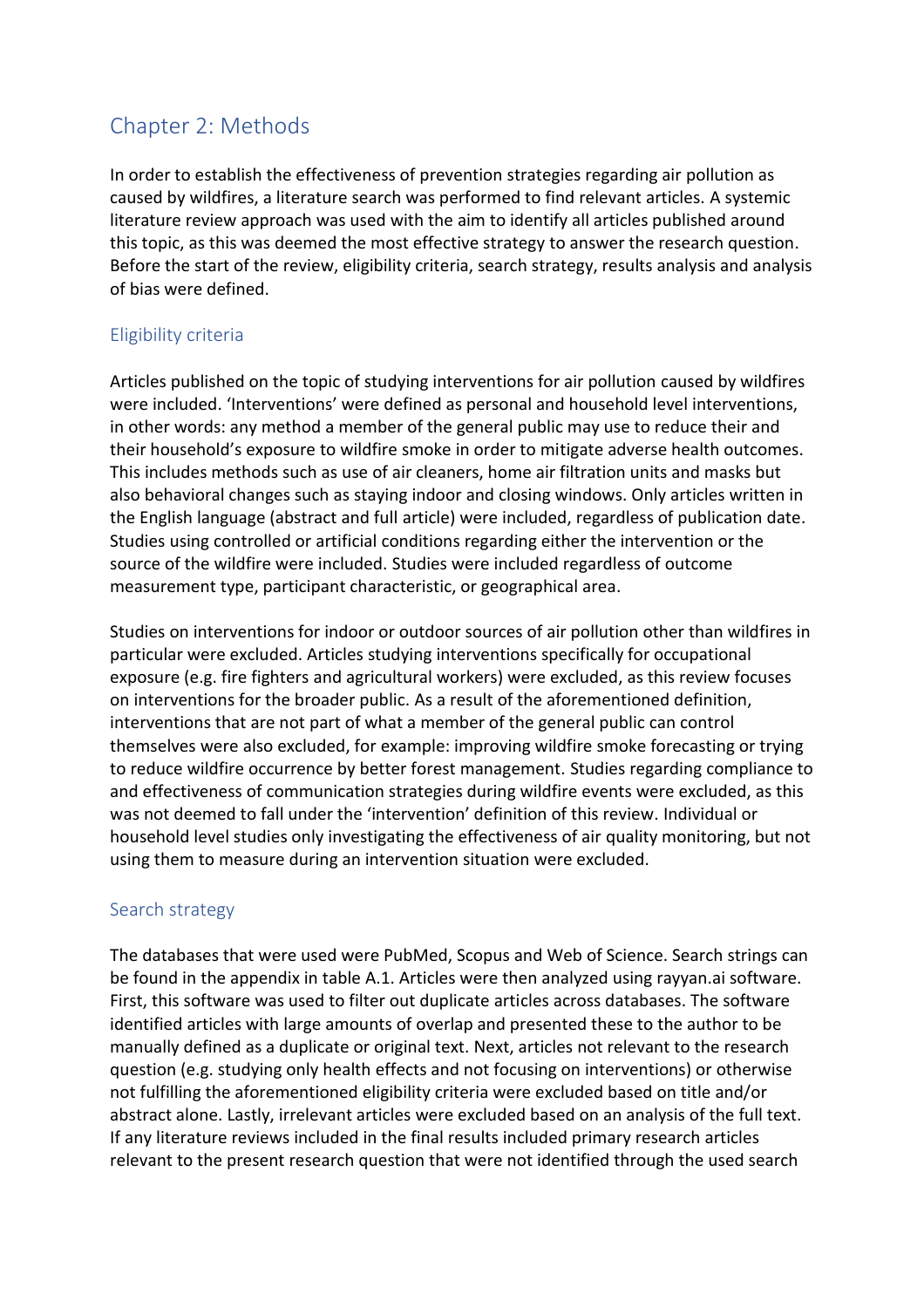strategies, these articles were also evaluated for inclusion in the final results following the eligibility criteria.

### <span id="page-7-0"></span>Analysis of results

Results were analyzed by means of reading through the full text and analyzing the positive and/or negative outcomes of the use of the studied intervention type. Outcomes were directly taken from the article and compared to other similar outcomes while taking into account the context of the results regarding variables such as location and sample size. Bias of each article was ascertained by following the Cochran Handbook guidelines for bias assessment in systematic reviews ("Cochrane Handbook for Systematic Reviews of Interventions | Cochrane Training," version 6.2, 2021).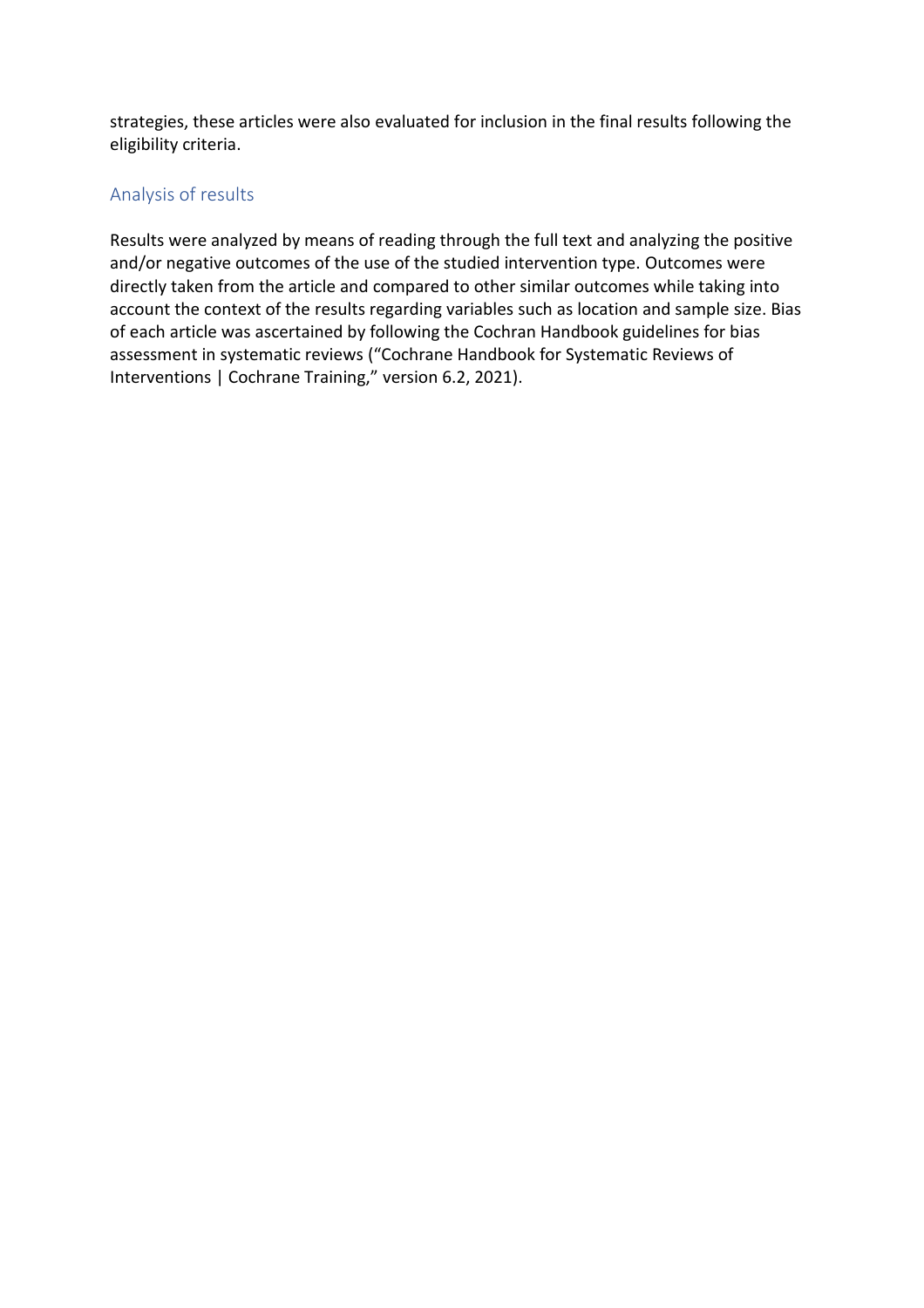# <span id="page-8-0"></span>Chapter 3: Results

The literature search identified 1794 papers published between 1974 and 2021, of which 1291 were unique. A further 1168 articles were excluded due to not meeting the eligibility criteria after review of title and/or abstract. 103 more articles were eliminated as they did not fulfil the inclusion criteria after a study of the full text. A final selection for this review was made consisting of 20 articles. Of these, 15 primary research articles presented data that was included in this review, and five additional review articles were used as additional source for information for further context. An overview of these articles is presented in table 3.1. Across all 15 articles included in the final review, a variety of intervention types, study sizes and locations are represented. Results will be discussed further through sorting them by intervention type.

| <b>Study</b>                                    | Location                                                                     | Population                                                                             | Interventio                                          | <b>Main</b>                                                                                                                                         | <b>Study time</b>                           |
|-------------------------------------------------|------------------------------------------------------------------------------|----------------------------------------------------------------------------------------|------------------------------------------------------|-----------------------------------------------------------------------------------------------------------------------------------------------------|---------------------------------------------|
|                                                 |                                                                              | size                                                                                   | n type(s)                                            | outcome(s)                                                                                                                                          | period                                      |
| (Shrestha et<br>al., 2019)                      | Denver,<br>Colorado,<br><b>USA</b>                                           | 28 homes                                                                               | MV with<br>low<br>efficiency<br>filters              | I/O ratio of<br>PM <sub>2.5</sub> 18%<br>higher in<br>homes with<br>MV using low-<br>efficiency<br>filters active<br>during<br>wildfire<br>episodes | 2016-2017                                   |
| (Stauffer,<br>Autenrieth,<br>, & 2020,<br>2020) | Pacific<br>Northwest<br>region, USA                                          | 2 single-<br>occupant<br>university<br>campus<br>offices                               | <b>PAC</b>                                           | Reduced<br>indoor fine<br>PM by 73-92%<br>depending on<br>time of day<br>and<br>occupation                                                          | August -<br>September<br>2018               |
| (Fisk &<br>Chan, 2017)                          | Southern<br>California,<br><b>USA</b><br>(simulation<br>of actual<br>events) | $^{\sim}$ 17,4<br>million<br>individuals<br>(simulation<br>based on<br>census<br>data) | MV, PAC                                              | Prevent 11-<br>63% of<br>wildfire-<br>related<br>hospital<br>admissions<br>and 7-39% of<br>wildfire-<br>related<br>deaths                           | 2003<br>(simulation<br>of actual<br>events) |
| (Pantelic,<br>Dawe, &<br>Licina,<br>2019)       | Berkeley,<br>California,<br><b>USA</b>                                       | 2 office<br>buildings<br>with a total<br>of 570 full-                                  | MV with<br>high<br>efficiency<br><b>MERV</b> filters | Higher indoor<br>air quality in<br>mechanically<br>ventilated                                                                                       | November<br>2018                            |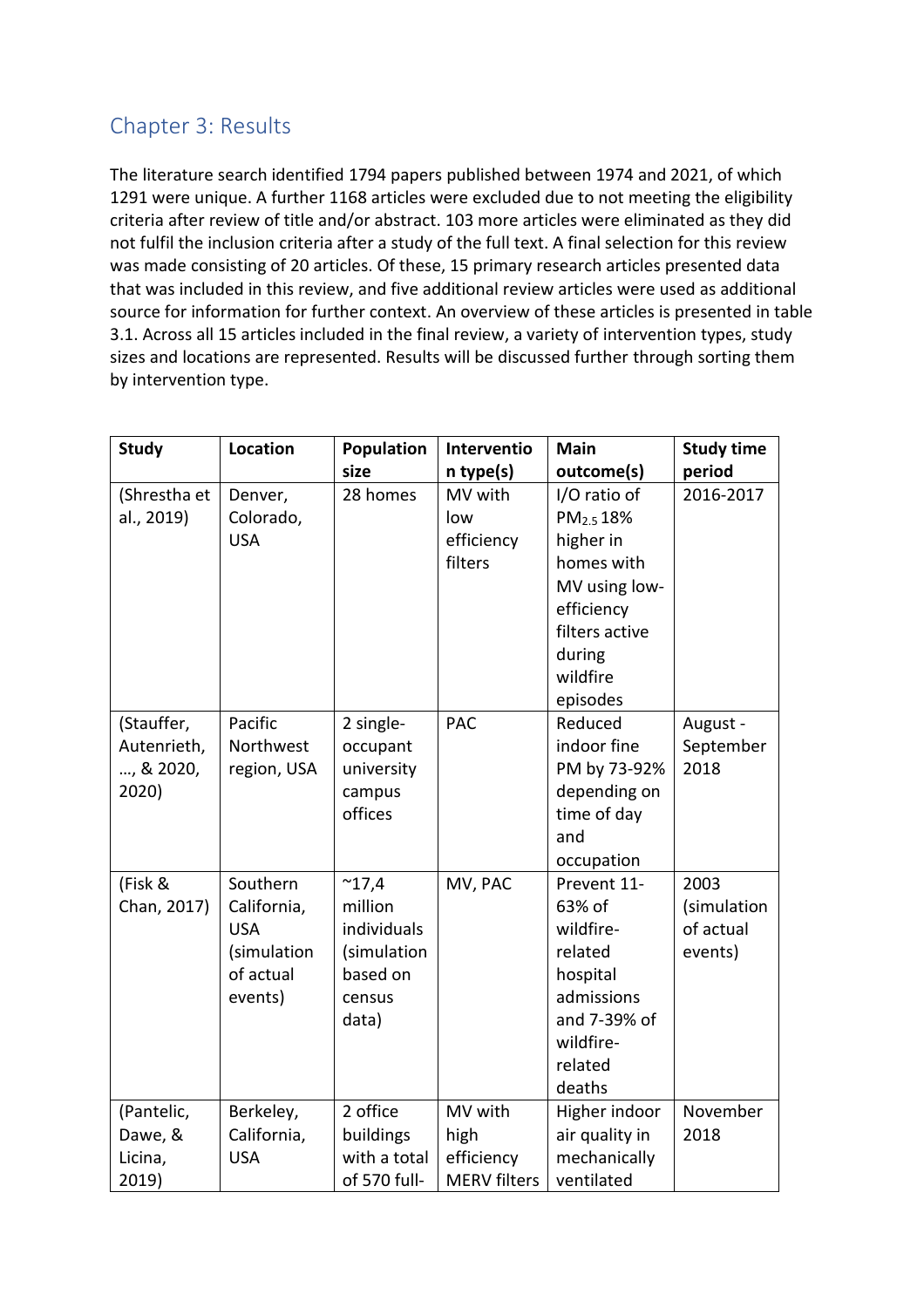|                                                                        |                                                                              | time<br>occupants                                                                          |                                                                                                    | building (I/O<br>0.27 vs 0.67 in<br>naturally<br>ventilated<br>building)<br>Lower indoor                                                                                       |                                                                                                                                        |
|------------------------------------------------------------------------|------------------------------------------------------------------------------|--------------------------------------------------------------------------------------------|----------------------------------------------------------------------------------------------------|--------------------------------------------------------------------------------------------------------------------------------------------------------------------------------|----------------------------------------------------------------------------------------------------------------------------------------|
| (P. Barn et<br>al., 2007)                                              | Southern<br><b>British</b><br>Columbia,<br>Canada                            | 17 homes                                                                                   | PAC with<br><b>HEPA filter</b>                                                                     | infiltration<br>and reduced<br>PM <sub>2.5</sub><br>exposure                                                                                                                   | 2004-2005                                                                                                                              |
| (Reisen,<br>Powell,<br>Dennekamp<br>, Johnston,<br>& Wheeler,<br>2019) | Yarra Valley<br>and<br>Gippsland,<br>southeaster<br>n Victoria,<br>Australia | 21 homes                                                                                   | Behavior:<br>remaining<br>indoors,<br>shutting<br>doors/wind<br>ows during<br>wildfire<br>episodes | 12-76% level<br>of protection<br>form peak<br>outdoor PM <sub>2.5</sub><br>concentration<br>S                                                                                  | 2013-2015                                                                                                                              |
| (Mott et al.,<br>2002)                                                 | Hoopa<br>Valley,<br>California,<br><b>USA</b>                                | 289<br>participant<br>s residing<br>on the<br>Hoopa<br>Valley<br>Indian<br>Reservatio<br>n | PAC with<br><b>HEPA</b><br>filters, N95<br>masks,<br>temporary<br>evacuation                       | Increased<br>duration of<br><b>HEPA filtered</b><br>PAC use<br>associated<br>with<br>decreased<br>odds of<br>reporting<br>worsening<br>symptoms<br>(Odds Ratio=<br>$OR = 0.54$ | October<br>1999                                                                                                                        |
| (Henderson<br>, Milford, &<br>Miller,<br>2012)                         | Near<br>Deckers and<br>Bailey,<br>Colorado,<br><b>USA</b>                    | Two<br>homes per<br>wildfire<br>episodes (8<br>total)                                      | <b>PAC</b>                                                                                         | PM <sub>2.5</sub><br>decrease of<br>63-88% in<br>homes with a<br>running PAC                                                                                                   | 3 distinct<br>wildfire<br>events and<br>$\mathbf 1$<br>prescribed<br>burn event<br>in October<br>2001, April,<br>May, and<br>June 2002 |
| (Wheeler,<br>Allen, , &<br>2021)                                       | Port<br>Macquarie,<br>New South<br>Wales,<br>Australia                       | Individual<br>public<br>library (as<br>a clean<br>indoor air<br>shelter)                   | PAC with<br><b>HEPA filters</b>                                                                    | 70-83%<br>reduced PM <sub>2.5</sub><br>concentration<br>indoor vs<br>outside                                                                                                   | August<br>$2019 -$<br>February<br>2020                                                                                                 |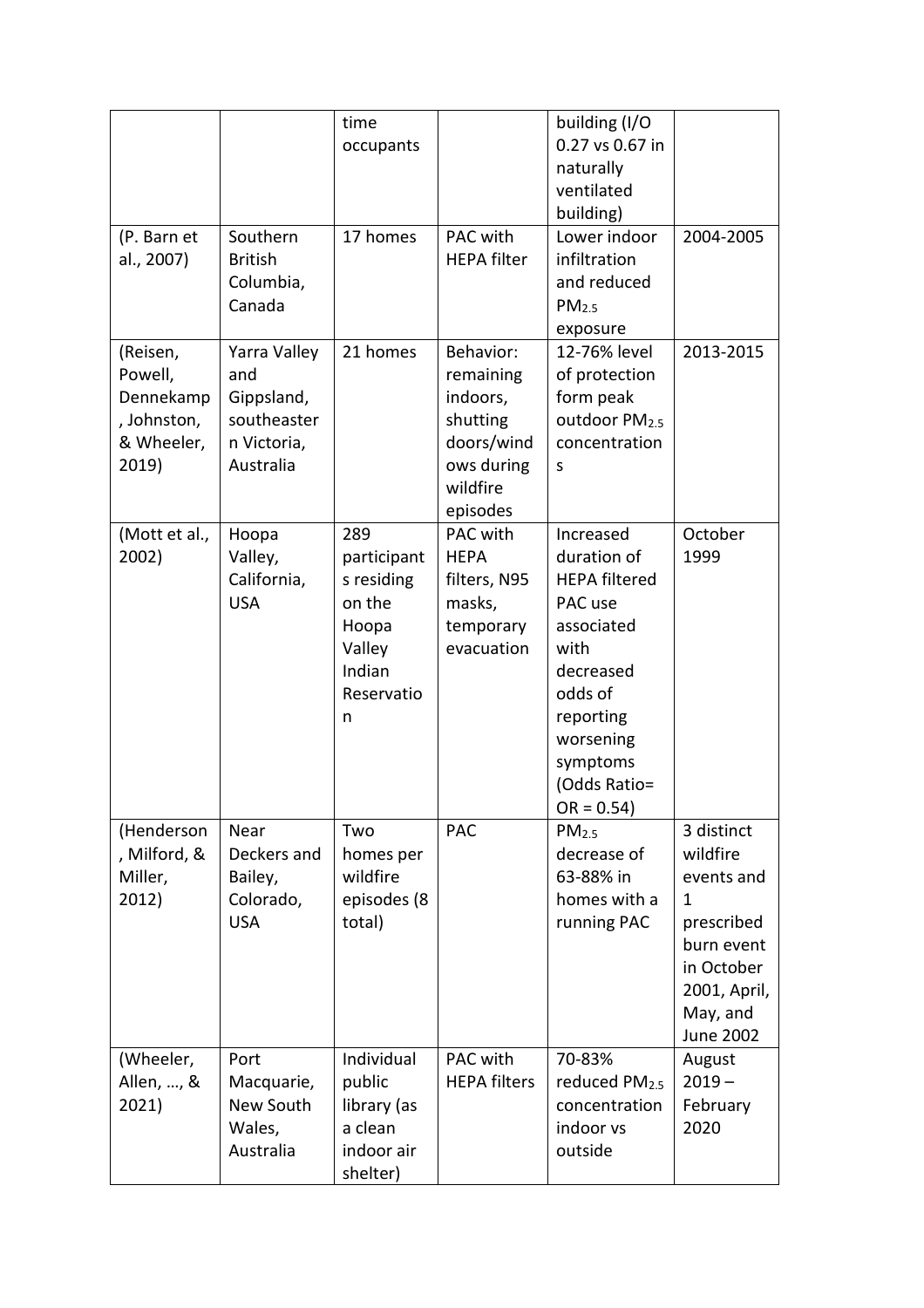| (Künzli et<br>al., 2006)                                                      | Southern<br>California,<br><b>USA</b>                           | 6434 high<br>school and<br>elementary<br>school<br>children,<br>aged 17-18<br>and $6-7$ | Mask                                                                                                                 | Among those<br>who reported<br>a fire smell,<br>mask users<br>were less<br>likely to<br>report<br>wheezing and<br>sneezing than<br>those who did<br>not use a<br>mask                                                                                                                      | October<br>2003   |
|-------------------------------------------------------------------------------|-----------------------------------------------------------------|-----------------------------------------------------------------------------------------|----------------------------------------------------------------------------------------------------------------------|--------------------------------------------------------------------------------------------------------------------------------------------------------------------------------------------------------------------------------------------------------------------------------------------|-------------------|
| (Luo et al.,<br>2019)                                                         | Simulation<br>based on<br>northern<br>California,<br><b>USA</b> | Individual<br>office<br>building<br>(simulation                                         | Ventilation,<br>behavior<br>(opening<br>windows,<br>turning on<br>ventilation,<br>walking in<br>and out of<br>rooms) | Opening<br>windows and<br>walking<br>around rooms<br>leads to<br>higher levels<br>of indoor air<br>pollution                                                                                                                                                                               | 2019              |
| (May,<br>Dixon, &<br>Jaffe, 2021)                                             | Western US                                                      | Two rooms<br>$(200 \text{ m}^3)$<br>and 50 $m^3$ )<br>in one<br>home                    | MV (FFU<br>with high<br>efficiency<br><b>MERV</b><br>filters)                                                        | Lower I/O and<br>indoor<br>penetration of<br>PM <sub>2.5</sub> with<br>active FFU,<br>with a<br>minimum<br>PM <sub>2.5</sub><br>concentration<br>reduction of<br>45%<br>compared to<br>outdoors in<br>the largest<br>room, and a<br>reduction of<br>nearly 100%<br>in the<br>smallest room | September<br>2020 |
| (Tham,<br>Parshetti,<br>Balasubram<br>anian,<br>Sekhar, &<br>Cheong,<br>2018) | Singapore                                                       | Two same-<br>sized<br>rooms in<br>one<br>individual<br>apartment<br>on the 3rd          | MV (FFU<br>with high<br>efficiency<br><b>MERV</b><br>filters)                                                        | Exposure<br>reduction<br>efficiency to<br>$PM2.5$ of<br>80.4%<br>compared to<br>outside in the                                                                                                                                                                                             | October<br>2015   |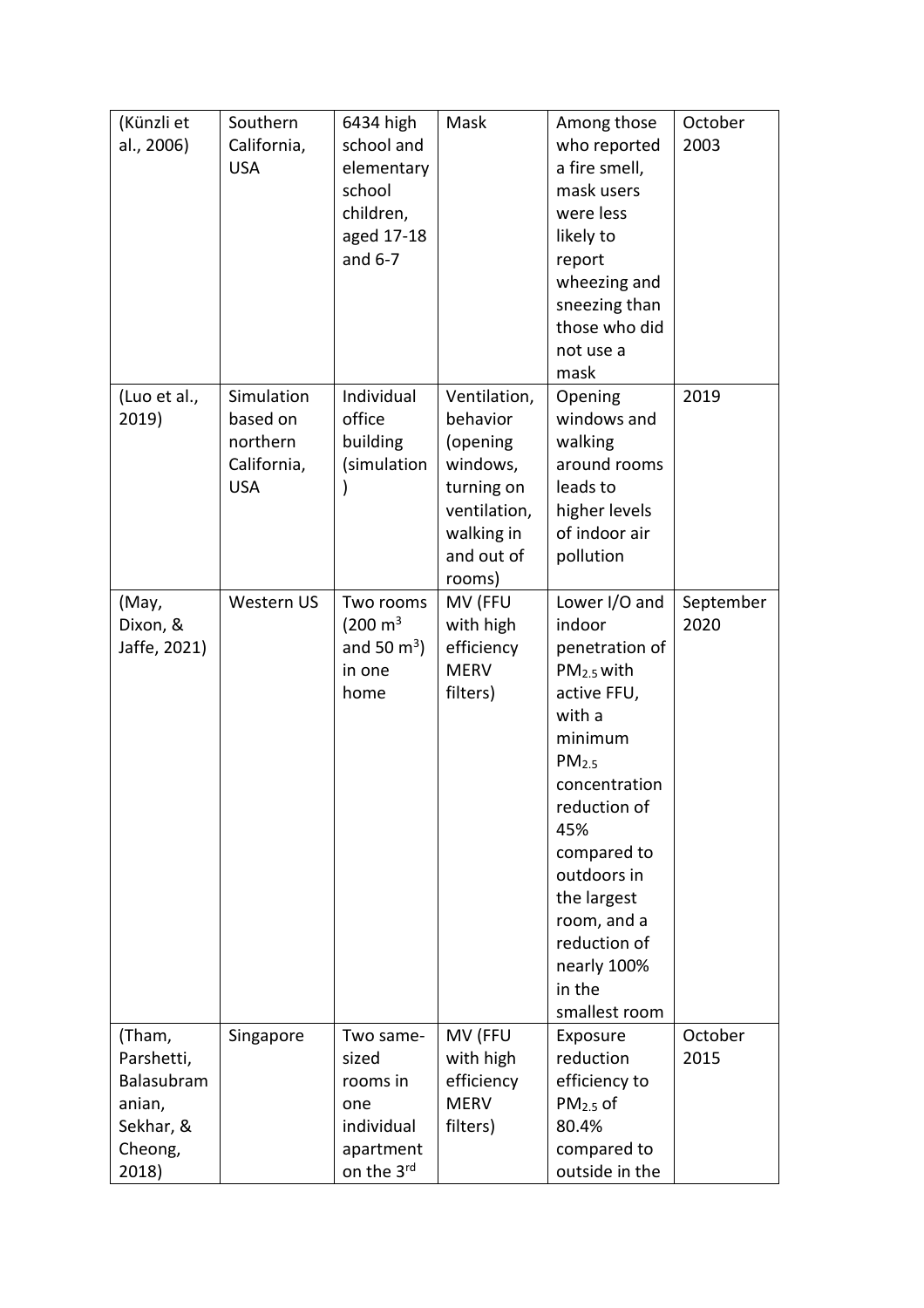|                        |                      | floor of a<br>hostel<br>building                                                                                   |                                                                        | FFU-operated<br>room,<br>reduced by<br>43.3% in the<br>control room<br>compared to<br>outside                                                    |                            |
|------------------------|----------------------|--------------------------------------------------------------------------------------------------------------------|------------------------------------------------------------------------|--------------------------------------------------------------------------------------------------------------------------------------------------|----------------------------|
| (Sharma,<br>2017)      | Singapore            | Individual<br>residential<br>building<br>(20 <sup>th</sup> floor)<br>on<br><b>National</b><br>University<br>campus | <b>PAC</b>                                                             | Exposure to<br>PM <sub>2.5</sub> reduced<br>by 62%                                                                                               | 2015                       |
| (Chen et al.,<br>2016) | Western<br>Singapore | Individual<br>office<br>building on<br>the<br>Nanyang<br>Technologi<br>cal<br>University<br>Campus                 | MV with<br>MERV <sub>7</sub><br>filters and<br>air<br>conditionin<br>g | Lower I/O<br>ratios with a<br>combination<br>of mechanical<br>ventilation<br>and air<br>conditioning<br>VS.<br>mechanical<br>ventilation<br>only | June and<br>August<br>2013 |

*Table 3.1: Overview of all articles included in the final results of this review. The author, publication year, study year and location, type of intervention, study size and general remarks about the most important outcomes for each article are shown. There were also five reviews identified through the literature search that were not used as primary data sources, but used as additional source of information and analyzed for the inclusion of studies that could potentially be included in this review according to the used eligibility criteria. These reviews are referred to as (P. K. Barn et al., 2016), (Laumbach, 2019), (Cheek, Guercio, Shrubsole, & Dimitroulopoulou, 2021), (Rajagopalan, Climate, 2021), Zhu et al., 2021). Abbreviations used: PAC = portable air cleaner, FFU = fan filter unit MV = mechanical ventilation, HEPA = high efficiency particulate air, MERV = minimum efficiency reporting value*

#### <span id="page-11-0"></span>Portable air cleaners with HEPA filters

Portable air cleaners (PACs) represent the intervention type that was most studied across all articles included in the final results, with 7 primary studies being on PACs available in the articles included in this review. All studies researching the effectiveness of PAC report a positive effect. Different effectiveness outcomes are reported, with most studies stating a reduction of the indoor exposure to PM<sub>2.5</sub> as caused by wildfires. The effects that are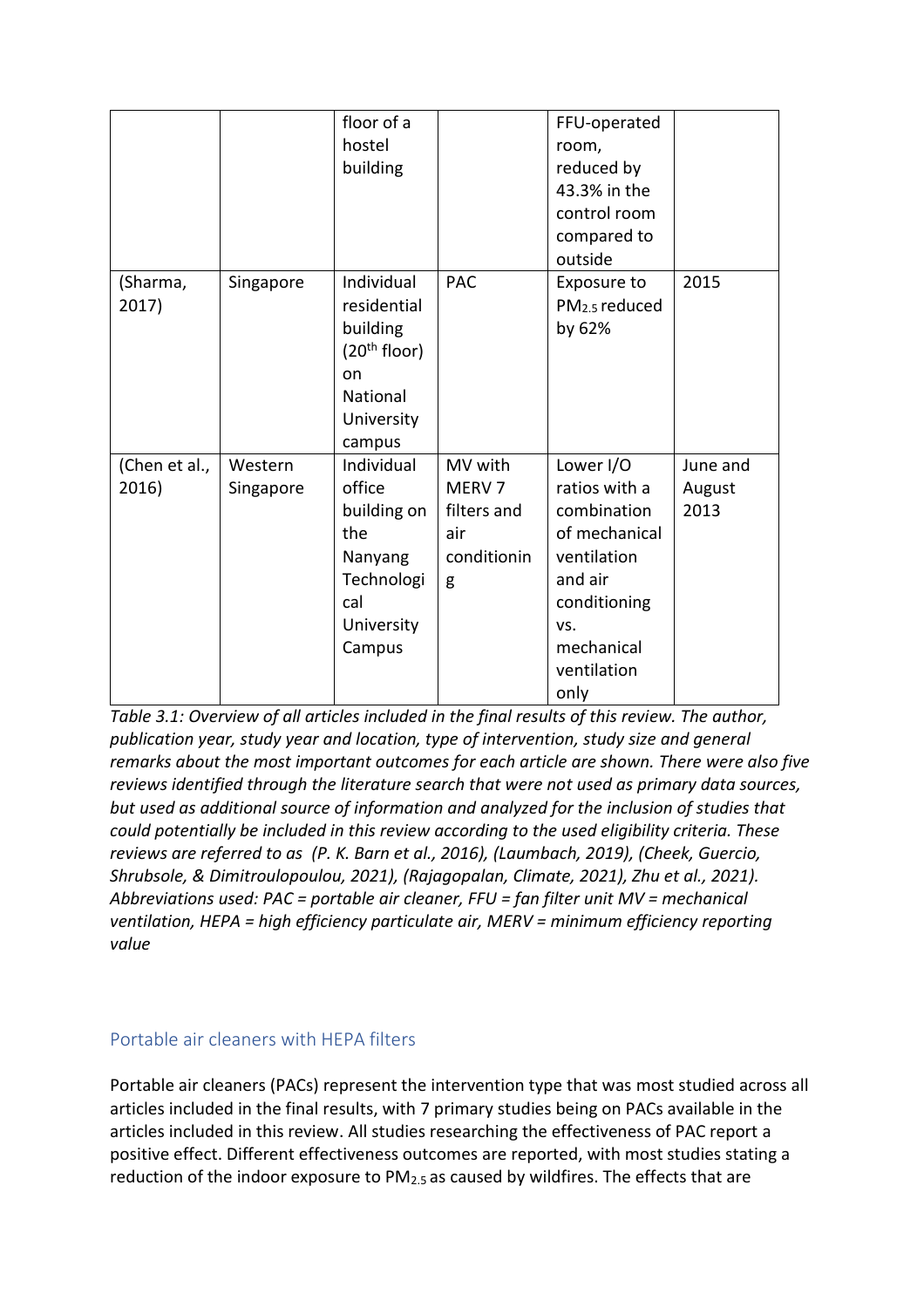reported vary, as different outcome measurements are used. The effectiveness depends on factors such as the type, size and occupancy of the studied building and the amount of time during which the PAC is turned on. An overview of all primary studies and results on the effectiveness of PACs is shown in figure 3.2.

One simulation type study by Fisk & Chan reports less expected hospital admissions and deaths attributable to wildfire exposures, and another study reports lesser odds of worsening symptoms over a long-term wildfire episode when a PAC is in use. Most of the studies involving PACs explicitly report using HEPA filters integrated in the PACs, while other studies report no specific filter type. A review article by Zhu *et al*. also reports studying specific different types of filter, namely HECA filters and filtrete air filters. However, only one primary study included in this review by Stauffer *et al.* used an alternative filter type, and one study by Henderson *et al*. used an electrostatic air cleaner that had no specific particle filters. Both studies show a positive effect of the used non-HEPA filtered PACs. It should be noted that the sample size of non-HEPA filters in this review is too small to state with confidence whether or non-HEPA filters are more or less effective than HEPA filters.

| <b>Study</b>               | <b>Filter type</b>                             | Room type and<br>size                                                                                   | <b>Occupancy</b>                                                                                                                                                     | <b>Result</b>                                                                                                                                                                    |
|----------------------------|------------------------------------------------|---------------------------------------------------------------------------------------------------------|----------------------------------------------------------------------------------------------------------------------------------------------------------------------|----------------------------------------------------------------------------------------------------------------------------------------------------------------------------------|
| (Stauffer et<br>al., 2020) | Filtrete                                       | Campus office,<br>12.2 $m2$                                                                             | Occupied as<br>normal during 8-hr<br>workday, doors<br>open and visitors<br>coming in and out,<br>unoccupied at<br>night                                             | Mean reduction of PM2.5<br>concentrations of 72%<br>during the day, 92% during<br>the night (compared to<br>same-size office on the<br>same campus without a<br>running PAC)     |
| (Fisk &<br>Chan,<br>2017)  | Calculations<br>based on<br><b>HEPA filter</b> | <b>Calculations based</b><br>on southern<br>California home<br>characteristics (no<br>specifics stated) | Normal<br>occupancy,<br>calculations based<br>on a PAC that may<br>not always be in<br>the same room as<br>the home<br>occupants spend<br>time in, windows<br>closed | Calculated reduction of<br>PM <sub>2.5</sub> concentration of 45%<br>(compared to calculations<br>of homes in the same study<br>without any type of<br>intervention implemented) |
| (P. Barn et<br>al., 2007)  | <b>HEPA</b>                                    | Main bedroom of<br>the house (various<br>sizes, different<br>homes were<br>studied)                     | Homes occupied<br>as normal,<br>windows/doors<br>could be opened,<br>activities were<br>kept in a diary by<br>occupants                                              | Mean air cleaner efficiency<br>of 65% (comparing PM <sub>2.5</sub><br>infiltration rates of the<br>same homes with and<br>without a HEPA filter<br>installed in the PAC)         |
| (Mott et<br>al., 2002)     | <b>HEPA</b>                                    | PACs distributed<br>to participants for<br>use according to<br>their own                                | Not reported,<br>normal home<br>occupancy is<br>assumed except                                                                                                       | Those who ran HEPA for the<br>longest time periods had an<br>OR of 0.54 of reporting<br>worsening symptoms,                                                                      |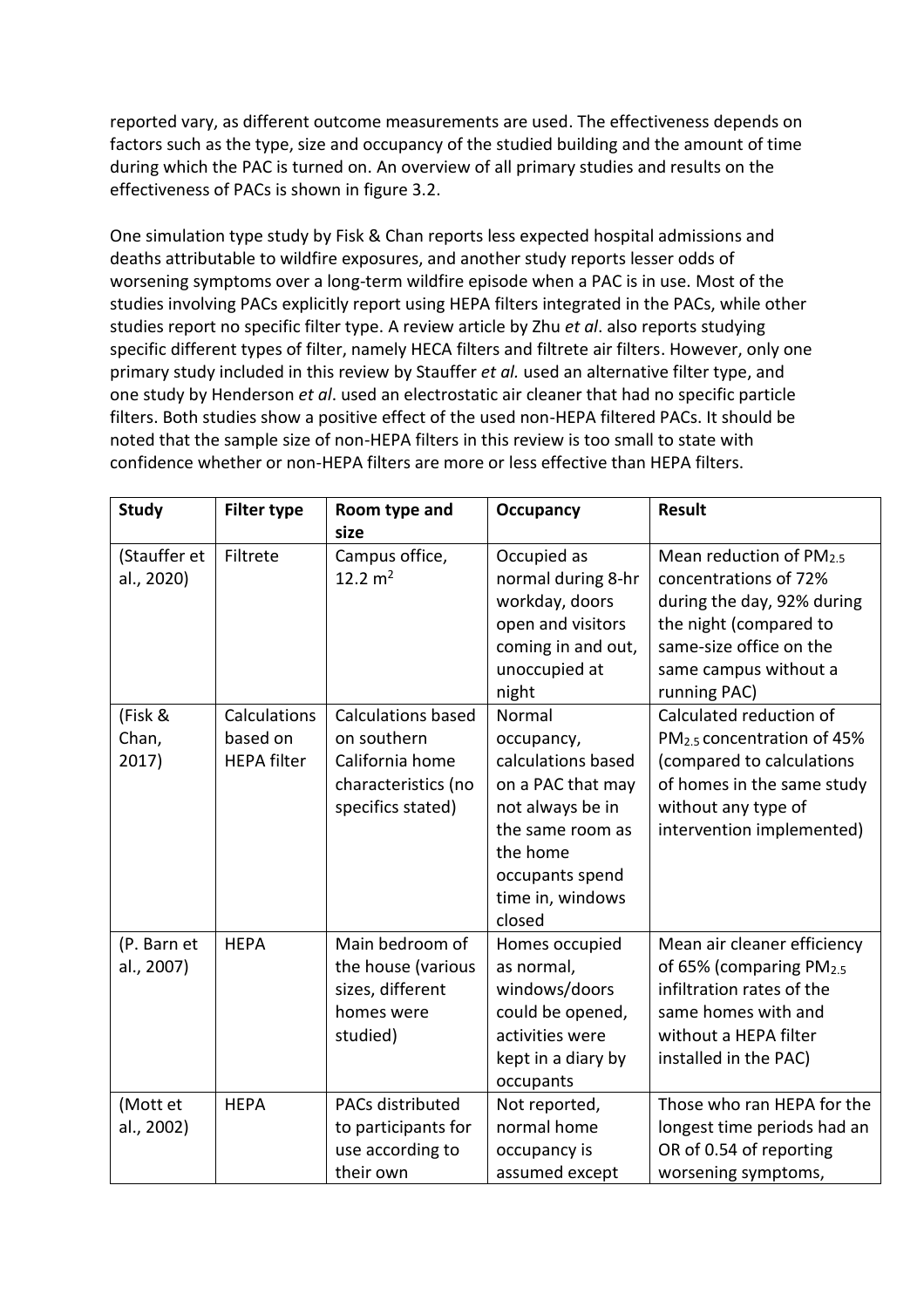|                                  |                                                                                                                        | discretion, no data<br>on location of PAC<br>in the home or<br>home size<br>available                                                 | for participants<br>who may have<br>combined PAC use<br>in their own home<br>with evacuation to<br>another location<br>(no data on<br>amount of<br>participants who<br>may have<br>combined these<br>two interventions<br>is available) | compared to those who ran<br>the PAC for the shortest<br>time period (table with<br>exact timeframes missing<br>from article)                                                                           |
|----------------------------------|------------------------------------------------------------------------------------------------------------------------|---------------------------------------------------------------------------------------------------------------------------------------|-----------------------------------------------------------------------------------------------------------------------------------------------------------------------------------------------------------------------------------------|---------------------------------------------------------------------------------------------------------------------------------------------------------------------------------------------------------|
| (Henderson<br>et al.,<br>2012)   | Electrostatic<br>air purifier<br>without<br>HEPA or<br>similar<br>filter, only a<br>large dust<br>and carbon<br>filter | Home volumes<br>ranging from 396<br>$m3$ to 1415 m <sup>3</sup> .<br>Homes supplied<br>with 2 or 3 PACs<br>according to home<br>size. | Homes occupied<br>as normal, activity<br>diary was kept by<br>participants,<br>windows were not<br>opened in 6 out of<br>8 homes, and<br>opened in 5% and<br>10% of the time in<br>the other two<br>homes                               | 24-hr average indoor PM <sub>2.5</sub><br>was $\leq$ 3 µg/m <sup>3</sup> in homes<br>with PAC running. For<br>homes without PAC<br>running, the concentration<br>was 5.2 to 21.8 $\mu$ g/m <sup>3</sup> |
| (Wheeler,<br>Allen, , &<br>2021) | <b>HEPA</b>                                                                                                            | Public library,<br>PACs placed in the<br>22 $m^2$ media room<br>to account for<br>limited air cleaning<br>capacity                    | Library was open<br>and occupied<br>during<br>measurement<br>period, but no<br>specific data on<br>occupation levels<br>and opening of<br>doors was<br>collected                                                                        | Infiltration efficiency of<br>PM2.5 in the main library<br>was 30% compared to<br>outdoors, infiltration into<br>the media room where<br>PACs were operating was<br>17% compared to outdoors            |
| (Sharma,<br>2017)                | <b>HEPA</b>                                                                                                            | Living room of<br>20 <sup>th</sup> -storey<br>appartment                                                                              | Living room<br>windows were<br>closed for the<br>whole<br>measurement<br>period, no data on<br>occupancy<br>available from<br>article                                                                                                   | Air cleaner effectiveness of<br>73% for PM <sub>10</sub> and 54% for<br>PM <sub>2.5</sub>                                                                                                               |

*Table 3.2: Overview of all primary research articles studying the effectiveness of PACs that were included in this review. For each article, the type of filter (if any) used in the PAC, the*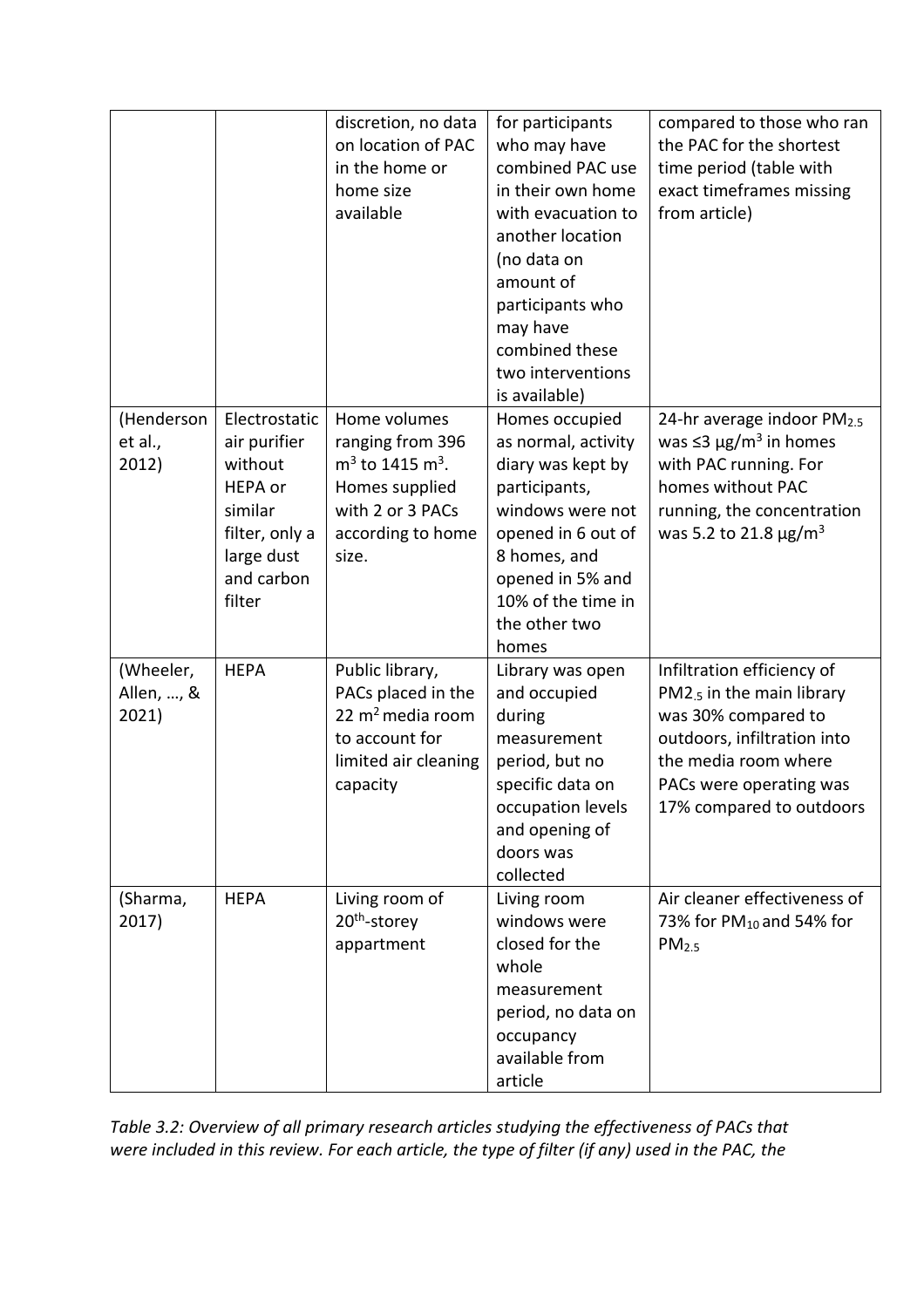*room and/or building size the PAC was used in, the occupation status and occupant behavior and the most important results are presented.* 

The study by Stauffer *et al*. operated a PAC with a filtrate filter in a single campus office room throughout the day and night, with normal occupancy status and behavior. During working hours, indoor  $PM_{2.5}$  concentrations were 72% reduced compared to a similar office room on campus without a PAC. During the night, when the office was not occupied, there was an even higher reduction of 92%. The computer model study by Fisk & Chan calculated an estimated reduction of indoor PM2.5 of 45% compared to calculation of homes within the study without implemented interventions based on a PAC equipped with a HEPA filter.

Barn *et al*. reported air cleaner efficiency as their outcome, with an efficiency level of 65% when comparing  $PM_{2.5}$  infiltration rates to the same room over a period of time when the PAC was inactive. The PAC was installed in the main bedroom of the house, which was the room in which the occupants would spend the most amount of time per day. Occupant behavior during the measurement period was as normal. Mott *et al*. also reported a different outcome type, stating the OR of reporting worsening symptoms. There was a negative association between running the PAC for the longest amount of time as measured within the study and reporting worsening symptoms, with the reference group being those who operated the PAC for the shortest amount of time as measured within the study. The length of these 'long' and 'short' timeframes of operating the PAC are not stated within the article. Data on other occupant behaviors during the time the PAC was operated were not collected in this study.

Henderson *et al.* reported on a type of PAC not used in any other article in this review, using an electrostatic air purifier without any additional HEPA or other highly efficient filter other than a dust and carbon filter. During the study, 2 or 3 PACs were used in the homes depending on their size, and occupancy behavior was as normal with activities by occupants being tracked. This study found a 24-hr average indoor PM<sub>2.5</sub> of ≤3 µg/m<sup>3</sup> in homes with PAC running. For homes without PAC running, the concentration was 5.2 to 21.8  $\mu$ g/m<sup>3</sup>.

Wheeler *et al.* studied the use of a library as a public clean air shelter. Two PACs were placed in the media room within the library. The library was open and occupied as normal during the measurement period, although occupancy levels and behavior were not tracked. Infiltration efficiency of PM2.5 in the main library was 30% compared to outdoors, infiltration into the media room when the PACs were operating was 17% compared to outdoors. Sharma *et al*. studied air cleaner effectiveness after operating a PAC in a living room with the ceiling fan on and all windows closed. No further details on occupancy status are given. The article reports an air cleaner effectiveness of 73% for  $PM_{10}$  and 54% for  $PM_{2.5}$ , stating that the PAC becomes less effective the smaller the particle size, being ineffective for ultrafine particles.

### <span id="page-14-0"></span>Behavioral changes

Four out of the 15 included articles report studying the effect of behavioral changes during wildfire episodes with varying results. The specific behaviors that were studied in these articles are (temporary) relocation, opening of windows or manual operation of ventilation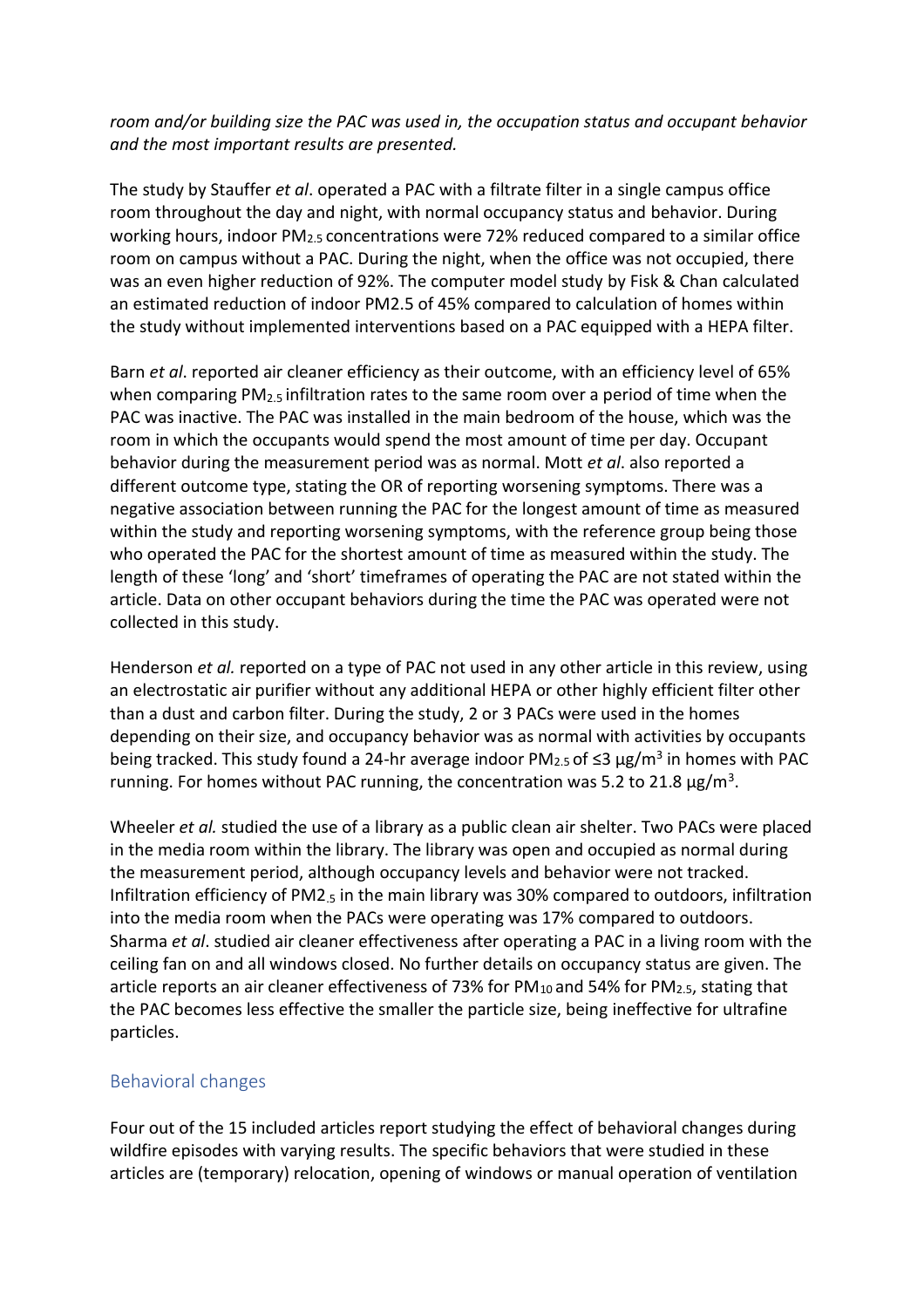systems, walking in and out of the room that is being studied and remaining indoors during wildfire episodes. Remaining indoors was studied by one article by Reisen *et al*. reports a 12- 76% protection from peak PM2.5 levels during the wildfire episode, depending on length and intensity of the wildfire as well as the leakiness of the building. Temporary evacuation from the wildfire smoke site was studied by Mott *et al*. in relation to the odds of reporting worsening symptoms up to two weeks after complete clearance of smoke exposure. No association between these two factors was reported. In the article by *Luo et al.*, behaviors such as opening windows and moving between different rooms (thereby opening doors) led to a higher level of indoor air pollution than when these behaviors were restricted.

#### <span id="page-15-0"></span>Masks

Out of the 15 final results, three articles report an effect of the use of face masks during wildfire events, of which two are primary studies. The effectiveness of masks was reported to be greatly variable, the lowest being an estimated 0% effectiveness when masks are illfitting as stated by Laumbach's review. Künzli *et al.* report an OR for presence of airwayrelated symptoms among individuals who reported a fire smell for more than six days, with the reference group being individuals who reported a fire smell for a period of time shorter than six days. Mask wearers had an OR of reporting such symptoms of 2.23 versus an OR of 3.47 for non-wearers. Mott *et al*. studied mask-wearing in relation to the odds of reporting worsening symptoms up to two weeks after complete clearance of smoke exposure. Different types of masks were used, namely N95 filtered masks, nonfiltered masks and bandanas. No association, whether negative or positive, was reported between wearing of masks and worsening of symptoms.

#### <span id="page-15-1"></span>Mechanical ventilation

Mechanical ventilation (MV) is another often-studied intervention, reported in six primary research articles included in the results of this review. Different types of MV are studied, including FFUs (fan filtration units) MV with or without use of additional filters of different types, and HVAC systems which combine mechanical ventilation with the possibility of heating and air conditioning a certain space. An overview of all the results on MV effectiveness from the primary studies included in this review is shown in table 3.3. MV is reported to be an effective intervention, with a lower indoor/outdoor (I/O) ratio, reductions in MV-operated building  $PM_{2.5}$  concentrations between 11% and 47% and an exposure reduction efficiency of 80.9% being reported. Only one of the included articles shows a negative effect on air quality as a result of using MV; the study by Shresta *et al.* reported a worsening effect due to the use of low-efficiency filtered MV usage compared to no MV usage at all, stating an 18% increased I/O PM2.5 ratio.

| Study     | MV type          | Room type and  | Occupancy      | Result                          |
|-----------|------------------|----------------|----------------|---------------------------------|
|           |                  | size           | conditions     |                                 |
| (Shrestha | Low-efficiency   | Different      | Normal         | I/O ratio of $PM2.5 18%$ higher |
| et al.,   | filters (not     | housing        | occupancy,     | in homes with MV using low-     |
| 2019)     | designed for air | situations, no | activity diary |                                 |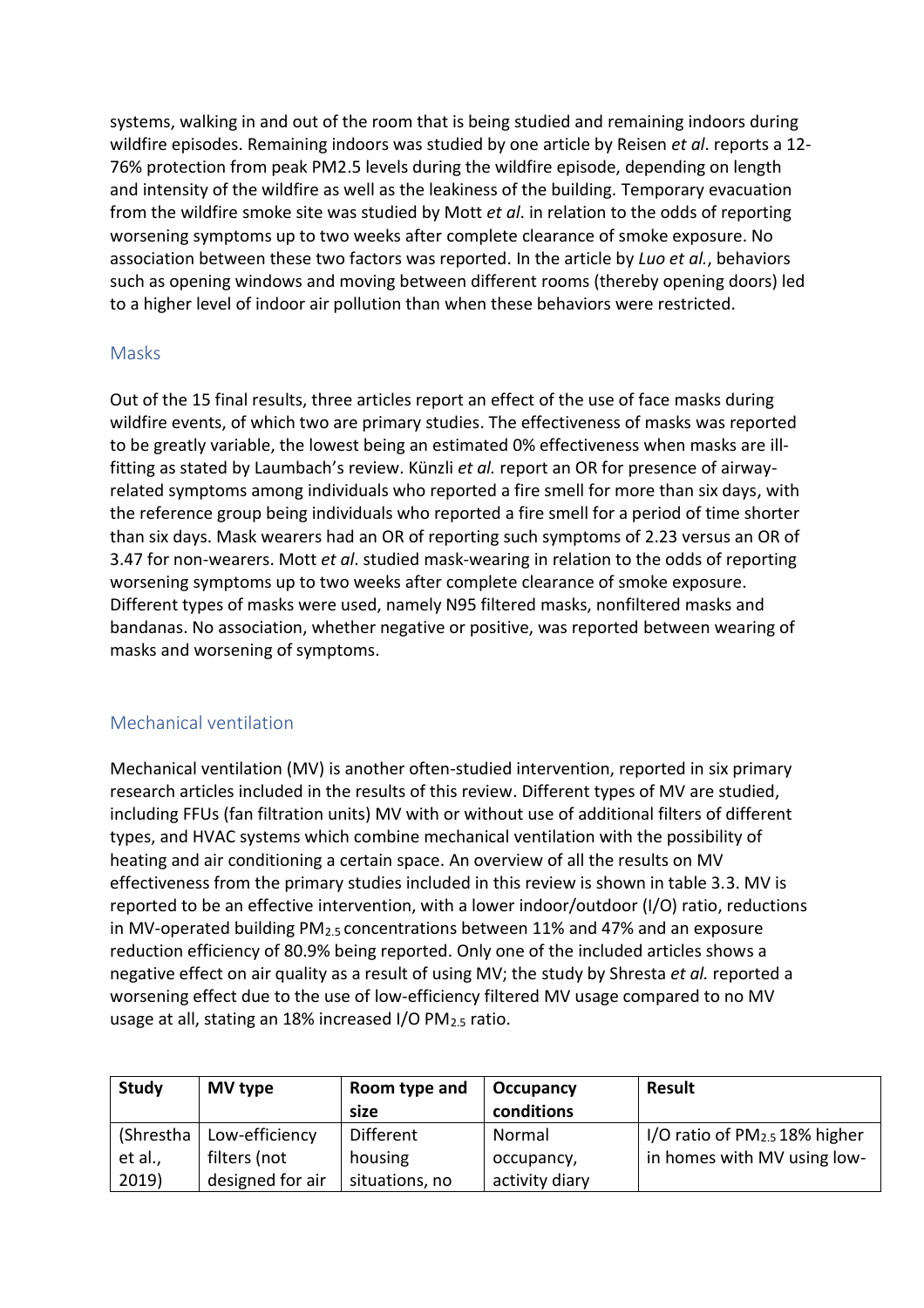|                               | cleaning) in<br>continuously<br>running exhaust<br>fans and heat<br>recovery<br>ventilation<br>systems                                                                                              | further sizes<br>stated                                                                                         | completed by<br>participants                                                                                                                                            | efficiency filters active during<br>wildfire episodes                                                                                                                                                                                                                                                                             |
|-------------------------------|-----------------------------------------------------------------------------------------------------------------------------------------------------------------------------------------------------|-----------------------------------------------------------------------------------------------------------------|-------------------------------------------------------------------------------------------------------------------------------------------------------------------------|-----------------------------------------------------------------------------------------------------------------------------------------------------------------------------------------------------------------------------------------------------------------------------------------------------------------------------------|
| (Fisk &<br>Chan,<br>2017)     | Calculations<br>based on HVAC<br>with no filters,<br>low efficiency<br>filters, and high<br>efficiency filters<br>separately; and<br>the system used<br>either<br>intermittently<br>or continuously | Calculations<br>based on<br>southern<br>California home<br>characteristics<br>(no specifics<br>stated)          | Normal<br>occupancy,<br>calculations<br>based on a PAC<br>that may not<br>always be in the<br>same room as the<br>home occupants<br>spend time in,<br>windows closed    | Calculated reduction of PM2.5<br>concentration of 24%<br>(continuous use, low-<br>efficiency filter), 47%<br>(continuous use, high<br>efficiency filter) and 11%<br>(intermittent use, high-<br>efficiency filter) (compared<br>to calculations of homes in<br>the same study without any<br>type of intervention<br>implemented) |
| (Pantelic<br>et al.,<br>2019) | HVAC with high-<br>efficiency MERV<br>filters                                                                                                                                                       | Office building                                                                                                 | Occupied as<br>normal, $\approx$ 270<br>daily occupants                                                                                                                 | Higher indoor air quality in<br>mechanically ventilated<br>building (I/O 0.27 vs 0.67 in<br>naturally ventilated building)                                                                                                                                                                                                        |
| (May et<br>al., 2021)         | High-efficiency<br><b>MERV</b> filters<br>attatched to<br><b>FFU</b>                                                                                                                                | Two rooms (200<br>$m3$ and 50 m <sup>3</sup> )<br>in a home                                                     | Unoccupied<br>during<br>measurement<br>period, windows<br>and doors shut                                                                                                | Lower I/O and indoor<br>penetration of PM2.5 with<br>active FFU, with a minimum<br>PM <sub>2.5</sub> concentration<br>reduction of 45% compared<br>to outdoors in the largest<br>room, and a reduction of<br>nearly 100% in the smallest<br>room                                                                                  |
| (Tham et<br>al., 2018)        | FFU with high-<br>efficiency MERV<br>filters                                                                                                                                                        | Two rooms,<br>both 24 $m^3$ , in<br>the same 3rd-<br>storey<br>apartment that<br>normally serves<br>as a hostel | Unoccupied<br>during<br>measurement<br>period, windows<br>and doors closed<br>after initial period<br>of letting smoke<br>enter, ceiling fan<br>running<br>continuously | Exposure reduction efficiency<br>to PM <sub>2.5</sub> of 80.4% compared<br>to outside in the FFU-<br>operated room, reduction of<br>43.3% compared to outside<br>in the control room                                                                                                                                              |
| (Chen et<br>al., 2016)        | <b>ACMV</b> with<br>high-efficiency<br><b>MERV</b> filters                                                                                                                                          | 19 $m2$ room<br>within an office                                                                                | Unoccupied<br>during<br>measurement<br>period and up to                                                                                                                 | Lower I/O ratios with a<br>combination of mechanical<br>ventilation and air<br>conditioning vs. mechanical<br>ventilation only, removal                                                                                                                                                                                           |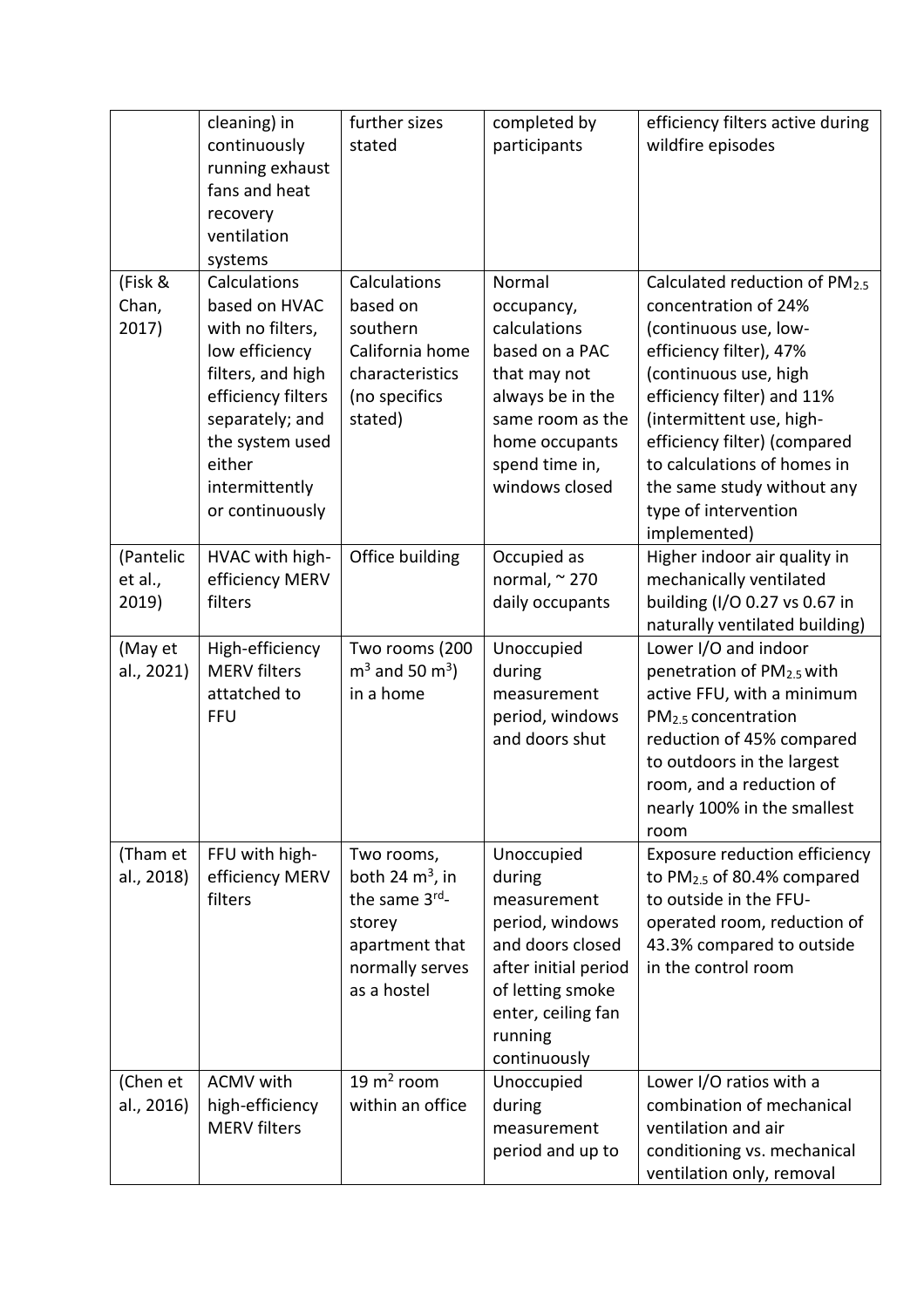|  | one year before<br>measurements | efficiency of less than 30%<br>for particles sized 0.01 -1.0 |
|--|---------------------------------|--------------------------------------------------------------|
|  |                                 | um with air conditioning and<br>ventilation on               |

*Table 3.3: Overview of all primary research articles including data on MV that were included in this review. An overview of the type of MV and filters, the room and/or building size the MV was used in, the occupation status and occupant behavior and the most important results are presented for each study.* 

The article by Fisk & Chan reports the lowest computer calculated reduction of just 11% in indoor  $PM<sub>2.5</sub>$  compared to indoor measurements a baseline home with no interventions. This is for a computer model simulated situation in which the MV is not operated continuously, even though high-efficiency filters are placed. The same article reports a calculated reduction of 24% in a situation in which the MV is operated continuously, despite the filter being of low efficiency. The highest reduction was calculated as 47% in a situation in which the MV is operated continuously with high-efficiency filters.

Pantelic *et al*. report their MV effectiveness outcome as an I/O ratio. A lower I/O ratio suggests lower penetration of PM<sub>2.5</sub> indoors. They compared an office building equipped with MV to a similar office building that is naturally ventilated in similar occupancy situations, with the MV-equipped office building having a lower I/O ratio. May et al. also reported a lower I/O ratio for the rooms they studied. In addition, they reported a PM2.5 reduction as compared to outside concentrations, with a reduction of 45% in a large size room (200 m<sup>3</sup>) they studied and a near 100% reduction in a small size room (50 m<sup>3</sup>) they studied. The study by May *et al.* used unoccupied, sealed off rooms. Both studies used highefficiency filters within their MV units.

Tham *et al* compared two rooms with the same layout situated within the same hostel building. One room was equipped with a FFU including high-efficiency filters, and one room was used as a control. Both rooms were sealed off and not occupied during the wildfire measurement period, after an initial period of letting polluted air in. Indoor PM2.5 concentrations were compared to outside levels, with an exposure reduction efficiency of 80.4% being reported for the FFU-equipped room, whereas only a 43.3% exposure reduction efficiency was reported for the control room. Chen *et al*. studied one room within an office building, comparing a situation with only the MV on and a situation with the MV and AC on. The inclusion of an operating AC in addition to an operating MV resulted in lower I/O concentrations across different particle sizes, with a level of 0.59 with the AC on and a ratio of 0.64 with only the MV on for particles sized 0.3 µm.

#### <span id="page-17-0"></span>Risk of bias

The potential bias of each of the 15 primary studies was evaluated using the Cochrane handbook guidelines for assessing bias ("Cochrane Handbook for Systematic Reviews of Interventions | Cochrane Training," version 6.2, 2021). The studies included in this review consist of non-randomized types of research. An overview of the identified potential biases and problems for each study is shown in table 3.4.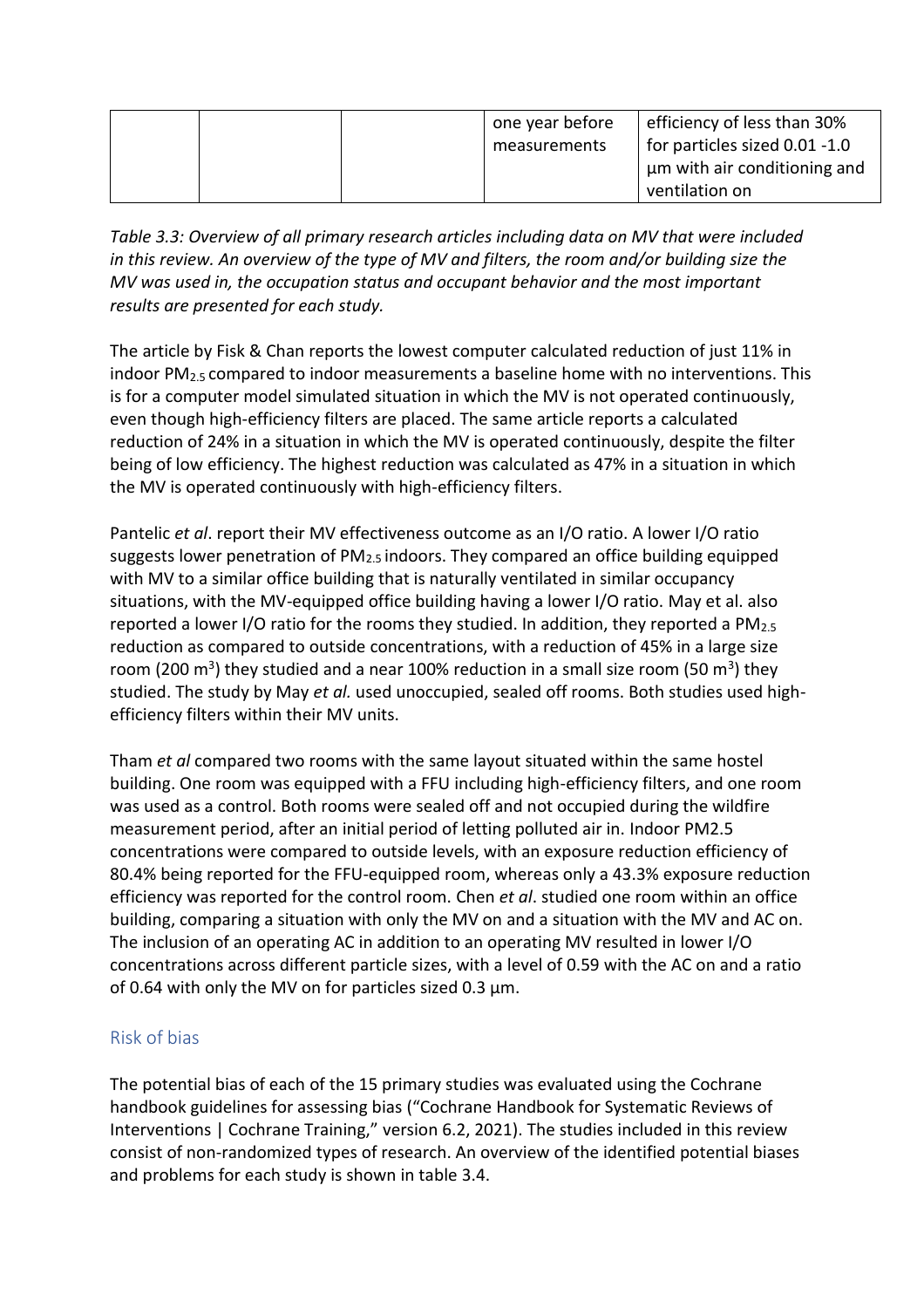| <b>Study</b>          | <b>Biases &amp; Problems</b>                           |                                           |                                                               |
|-----------------------|--------------------------------------------------------|-------------------------------------------|---------------------------------------------------------------|
| (Shrestha et          | Small sample size                                      | Variation in types of                     | Incomplete data due to failing                                |
| al., 2019)            |                                                        | homes studied (layout,                    | equipment during                                              |
|                       |                                                        | number of                                 | measurement periods                                           |
|                       |                                                        | doors/windows)                            |                                                               |
| (Stauffer et          | Small sample size                                      | No source                                 | Outdoor PM measured not                                       |
| al., 2020)            |                                                        | apportionment                             | directly outside building, but 3                              |
|                       |                                                        |                                           | miles away                                                    |
| (Fisk &               | Digital model                                          |                                           |                                                               |
| Chan, 2017)           | simulation relies                                      |                                           |                                                               |
|                       | completely on averages<br>and estimates                |                                           |                                                               |
| (Pantelic et          | Small sample size                                      | No source                                 |                                                               |
| al., 2019)            |                                                        | apportionment (only                       |                                                               |
|                       |                                                        | estimates)                                |                                                               |
| (P. Barn et           | No source                                              | <24 hr sampling                           |                                                               |
| al., 2007)            | apportionment                                          | periods                                   |                                                               |
| (Reisen et            | <b>Reporting bias</b>                                  | Missing data on                           |                                                               |
| al., 2019)            |                                                        | ventilation status of                     |                                                               |
|                       |                                                        | homes                                     |                                                               |
| (Mott et al.,         | Confounding of                                         | Recall bias, reporting                    | Not reporting on other                                        |
| 2002)                 | interventions with                                     | bias                                      | occupant behavior that                                        |
|                       | preexisting symptoms                                   |                                           | occurred while operating a<br><b>PAC</b>                      |
| (Henderson            | Small sample size                                      | Selection bias                            |                                                               |
| et al., 2012)         |                                                        |                                           |                                                               |
| (Wheeler,             | Missing data on                                        | No measurements                           |                                                               |
| Allen, , &            | occupancy levels and                                   | during most smoke-                        |                                                               |
| 2021)                 | behavior of occupants                                  | heavy period of the                       |                                                               |
|                       |                                                        | wildfire event during                     |                                                               |
|                       |                                                        | the study                                 |                                                               |
| (Künzli et            | Interrelated reporting,                                | <b>Estimated PM values</b>                | Confounding of interventions                                  |
| al., 2006)            | recall bias, selection                                 | instead of measured                       | with preexisting symptoms                                     |
|                       | bias                                                   |                                           |                                                               |
| (Luo et al.,<br>2019) | <b>Building airtightness</b><br>not taken into account | Methodology focused<br>only on commercial | Digital model simulation relies<br>completely on averages and |
|                       | in establishing air                                    | buildings, not                            | estimates                                                     |
|                       | infiltration rates                                     | residential                               |                                                               |
| (May et al.,          | Small sample size                                      | Selection bias                            |                                                               |
| 2021)                 |                                                        |                                           |                                                               |
| (Tham et              | Small sample size                                      | No occupancy behavior                     |                                                               |
| al., 2018)            |                                                        | data                                      |                                                               |
| (Sharma,              | Small sample size                                      | Short measurement                         | No occupancy behavior data                                    |
| 2017)                 |                                                        | period                                    |                                                               |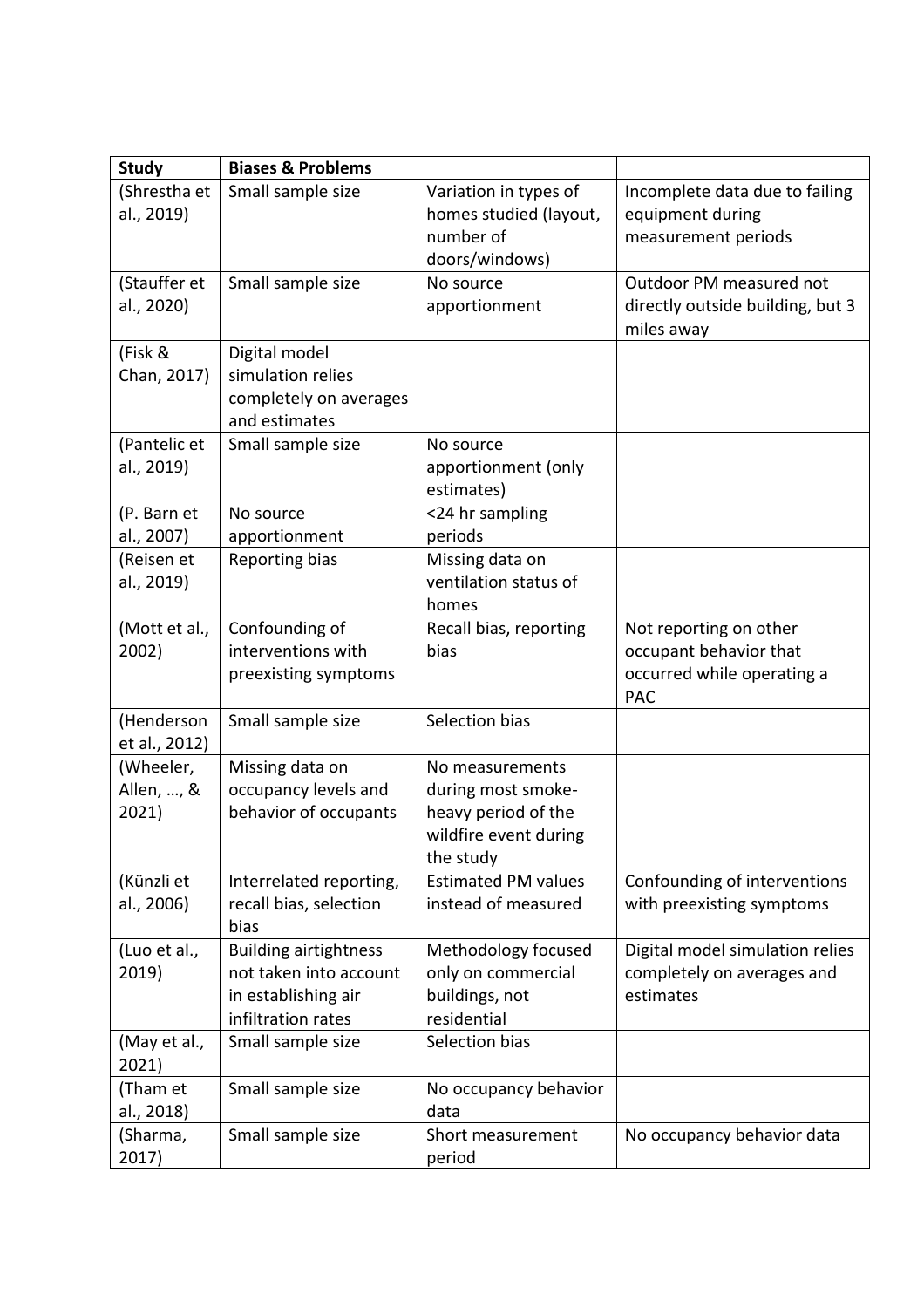|       | (Chen et al.,   Small sample size | No source              |  |
|-------|-----------------------------------|------------------------|--|
| 2016) |                                   | apportionment (only    |  |
|       |                                   | estimates are present) |  |

*Table 3.4: Overview of the different types of bias and other issues with study design and data that were identified for each primary research article included in this review.* 

Two studies reported themselves that they are missing some data. The study by Reisen *et al*. is missing some data on the ventilation status of a few homes on certain timepoints, a metric that should have been reported by a member of the participating household. The study by Shresta *et al*. reports missing some emission measurements. The researchers report that this happened due to failure of the used equipment. In other studies, data deemed important for full analysis of the results is missing. In the articles by Wheeler *et al*., Mott *et al,* Sharma *et al* and Tham *et al*, occupant behavior was not or not completely tracked or mentioned. This measure could potentially affect the effectiveness of interventions found in the studies, and as a result its absence is deemed as problematic here.

A selection bias is deemed to be present in two studies, the articles by Henderson *et al.* and May et al. For the article by Henderson et al, four homes were selected through contacting the local fire chief. No further characteristics of the participants are stated, but since they were recruited via the local fire chief, the selection was not random and may have included individuals with high risk awareness concerning wildfires leading to different behavior than occupants of a randomly selected home. If this is the case, it may have affected some data. For the article by May *et al*, participants were selected from a pool of individuals already participating in an air sensor study. As a result, the selection of these participants was not random, and the participants may not be representative of the general population.

Two of the studies, by Luo *et al* and by Fisk and Chan, did not include actual live measured data, but were based on computer models. Such study types might be prone to bias, as they rely heavily on estimations and averages. For example, Fisk & Chan did not take spatial variability in outdoor PM2.5 into account and relied on steady state mass balance models as well as on the assumption that the indoor air was well mixed. In the bigger 'sample size' of Fisk & Chan's study this might lead to appropriate averages in the final analysis, but small to moderate errors could potentially be present in the final results.

Overall, missing source apportionment for PM2.5 is identified as a problem in many of the included studies. As all studies took place during a wildfire event as established by the inclusion criteria, it is assumed in all studies that the wildfire was the main source of the PM<sub>2.5</sub> during the studies, but this cannot be known for sure. Other outdoor sources for PM<sub>2.5</sub> might have been present, such as living near high traffic roads. Indoor sources of  $PM_{2.5}$  also exist, such as use of cooking stoves. As stated in the above paragraph, occupant behavior data was not included in some studies, and its effects on spikes in  $PM_{2.5}$  levels could not be measured in these studies as a result, which is seen as an issue as this might affect the reported intervention effectiveness.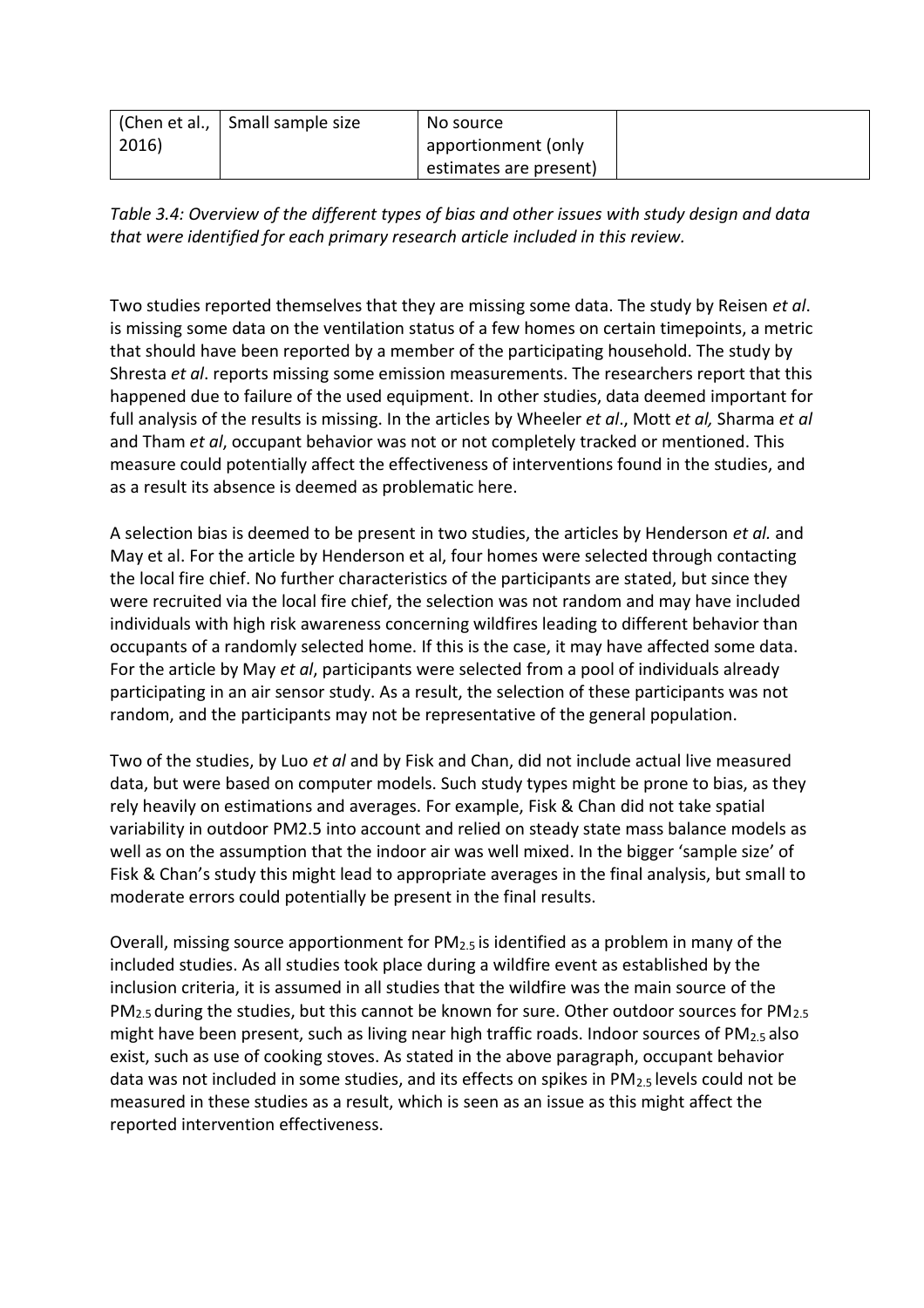Similar to missing source apportionment, small sample sizes are a problem in almost all of the included studies. Many studies, like Wheeler *et al*, Pantelic *et al*, and Stauffer *et al,* only compare 1 or 2 rooms/buildings to each other in terms of air quality, with either the outdoor measurements or the other room/building without an intervention being used as a control. Such small sample sizes are not representative for the general population and cannot be confidently used to determine intervention effectiveness for a broader public.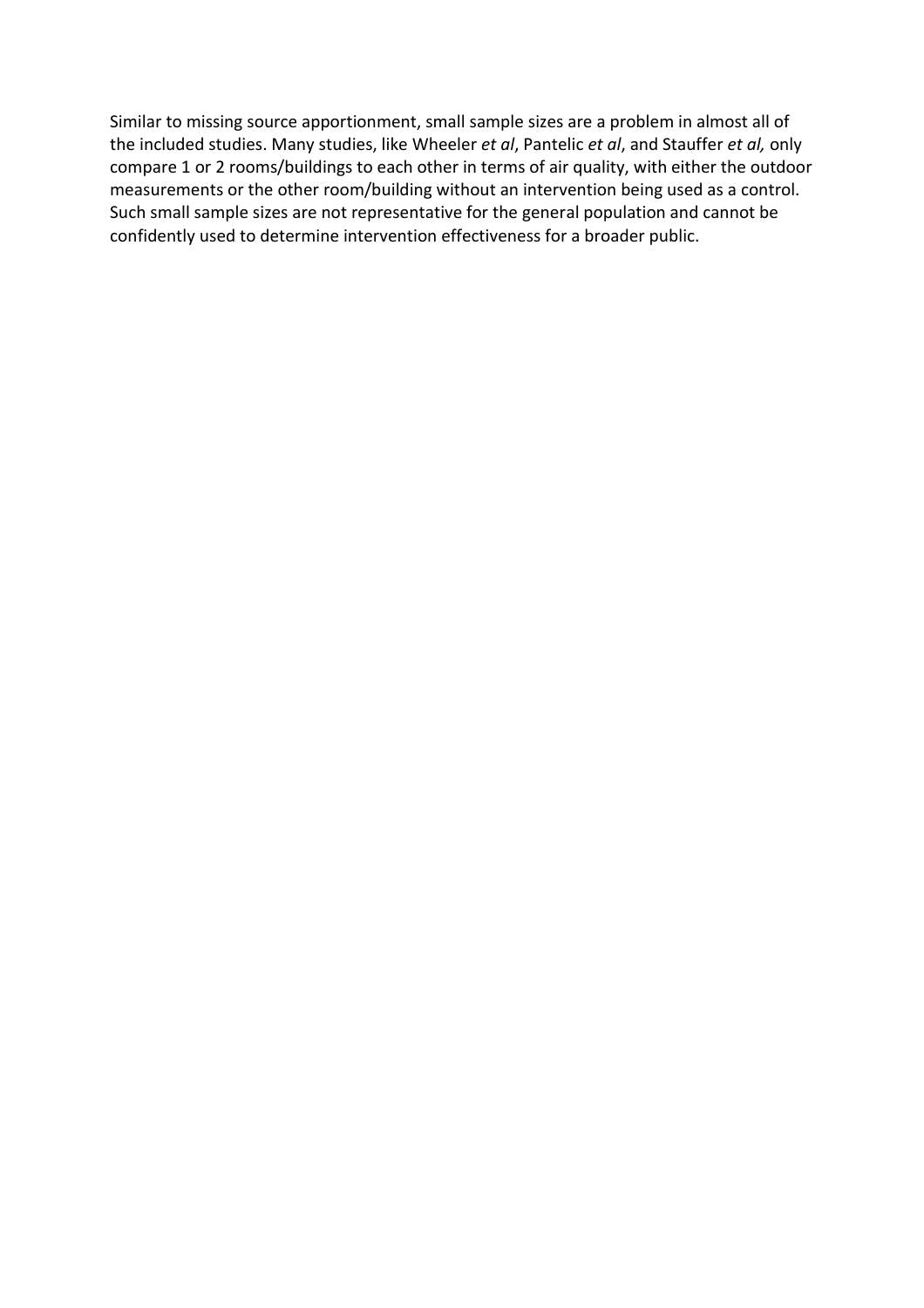# <span id="page-21-0"></span>Chapter 4: Discussion

In this report, a systematic literature review approach was used to study the effectiveness of interventions available for use in the event of wildfires. Out of 1794 papers initially identified, 15 primary articles were included in the final review. The articles studied a variety of interventions which were almost all effective to some extent. The only ineffective methods that are reported were ill-fitting facial masks and usage of MV units without highly efficient filters.

Following the results from the included articles, MV and PACs were the most widely studied interventions, and were overall reported to be the most effective. The amount of evidence in this review is too small and too diverse to state confidently which of these two types is most effective as an intervention, and in real life this may vary according to an individual's personal situation for example regarding their behavior and home size. When comparing the effectiveness of MV usage between the studies that researched this type of intervention, high-efficiency filters, continuous use of the MV system, and the room being unoccupied or (mostly) sealed off appear to be factors positively associated with a higher measured efficiency of the MV system. It is interesting to note that MV only seems to be effective if high-efficiency filters are installed in the unit, instead of merely using a forced flow between indoor and outdoor air without additional particle filtering. The article by Shresta *et al.* even reported a worsening effect resulting from the use of a MV system without efficient filters, as the indoor air was more highly polluted in homes with MV systems containing lowefficiency filters than in homes without MV. Such a low-efficiency MV system only ensures that the highly polluted outdoor air during a wildfire episode is able to penetrate indoors more quickly, resulting in a higher indoor air pollution within a shorter amount of time. However, the computer model study by Fisk & Chan did report a positive effect even in a situation where low-efficiency filters were used. In fact, an MV with a low-efficiency filter was found to be more effective than a high-efficiency filter if the low-efficiency filtered MV system is operated continuously and the high-efficiency filter MV system is only operated intermittently. This difference in study outcome might have resulted from the assumptions made by the computer model in Fisk & Chan's study, or a difference in the specific type of low-efficiency filter used in each separate study which was not clearly stated.

Compared to MVs, PACs have the added benefit that they can be constantly put in close proximity to an individual, wherever they may be in their home. As a result, the home occupant can constantly benefit from being in a zone with clean air, especially if multiple PACs are installed throughout larger homes. With PACs, it is indeed important that the appropriate type of PAC is used for a certain home and/or room, as PACs have a maximum limit to the area (in m<sup>2</sup> or m<sup>3</sup>) they can effectively clean air in. This was addressed in the reviewed studies, as for example the articles by Henderson *et al*. and by Wheeler *et al*. placed two or three PACs in the buildings they studied to ensure a proper level of air cleaning effectiveness. In real life situations, it should be noted that people might not have the means to purchase and operate the appropriate types or amounts of PACs. This potential issue will be further addressed under the header 'Socioeconomic status and interventions' in this discussion section.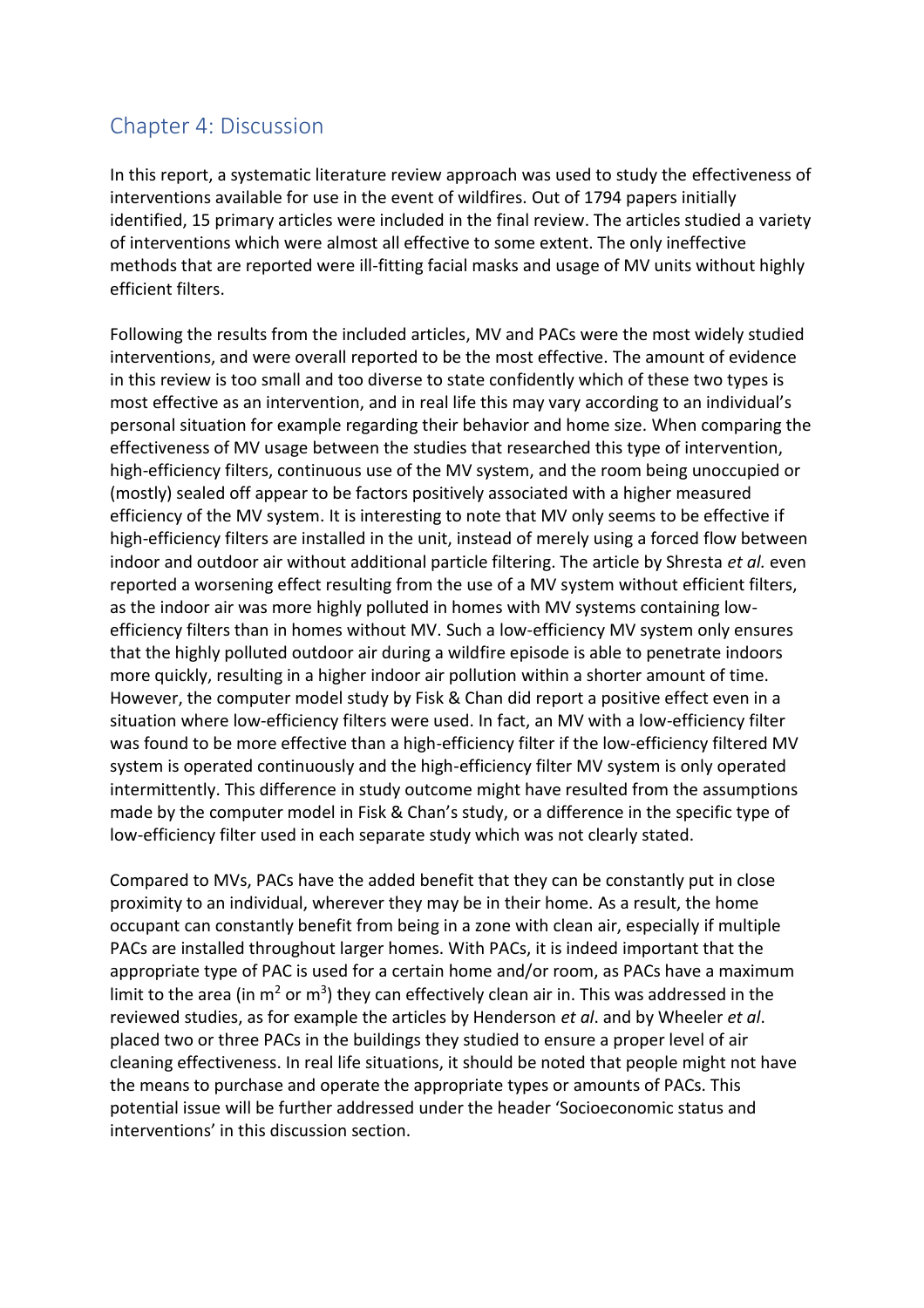It is important to note that not all individuals might be aware about the efficiency of filter units installed in their home MVs or in the PACs they use, and the correct way of using them to ensure maximum efficacy. If public safety announcements focus on stimulating a community at risk of wildfire smoke exposure to take action, for example by switching on their ventilation systems during the wildfire episode, this might potentially lead to more adverse effects if the filters an individual uses are inadequate. Future research could aim to investigate whether or not PAC and MV users are aware of correct and efficient filter usage and maintenance, whether or not they are able to replace filters periodically and how current public health messages help make people aware of the correct use of these interventions.

Masks were a type of intervention that was only barely studied, with highly variable results that are hard to compare or evaluate. An issue with masks is that they have to be properly fitting. When a mask does not have a perfect fit, the efficiency rapidly drops as smoke particles will be able to infiltrate past gaps in the fitting and penetrate the airways (Laumbach, 2019). The material of the mask may be important as well. Home-made masks or use of items of clothing such as shawls and bandanas to function as a mask might not be efficient either, as not all types of cloth are designed to protect against smoke particle infiltration (Holm, Miller, & Balmes, 2020).

The most worrying implication from mask use is that it could lead to a false sense of protection for the wearer. The wearer may assume they are properly protected from smoke inhalation and its dangerous health effects (Holm et al., 2020). As a result, the wearer might resume their daily activities or may not be as worried about also running an air cleaner or staying inside as much as possible during wildfire episodes. However, when the mask is not as effective as the wearer assumes, this behavior might lead to adverse health effects after all (Holm et al., 2020). Unfortunately, no metric relating to the wearer's sense of security while wearing the mask was reported in any of the studies included in this review that looked at the effectiveness of masks. In future studies addressing mask effectiveness, it would be good to assess the wearer's behavior during mask-wearing periods in order to investigate whether or not wearers are more likely to participate in other activities that might increase smoke inhalation. In addition, wearers could be asked to report on their feelings of protection as a result of mask-wearing to investigate whether or not behavior and (potentially false) feelings of security might be related. If this is indeed the case, public health advise could be modified to inform people about the most effective ways to use masks during wildfire events. Masks may also be subject to inconsistent wearing, as wearers might temporarily remove the mask to due to discomfort or in order to carry out activities such as talking or eating. This further reduces the effectiveness of masks (Holm et al., 2020). On balance, masks are quite possibly not the most effective personal intervention method to be used in the event of wildfires due to their potential to lose effectiveness rather quickly and weak evidence found in this review supporting the idea that mask wearing reduces exposure to and symptoms resulting from wildfire smoke.

<span id="page-22-0"></span>Socioeconomic status and interventions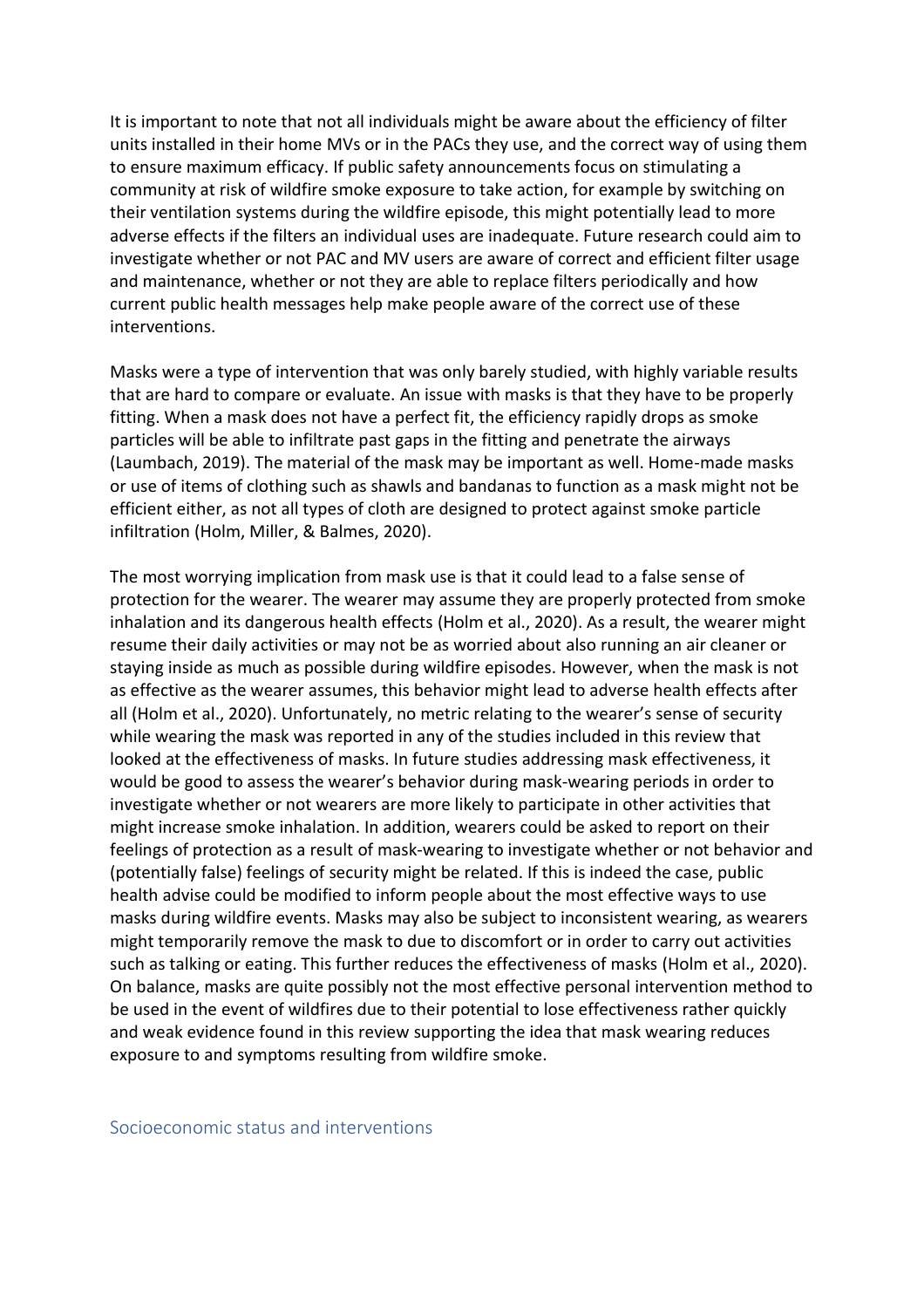One particularly important group is individuals with low socioeconomic status. Individuals belonging to minority groups and those with lower socioeconomic status might be more susceptible to living in areas where exposure to wildfire smoke is more prevalent (Davies, Haugo, Robertson, & Levin, 2018). In addition, many of the widely-used interventions to reduce exposure that are discussed in this review might not be as accessible to those with lower socioeconomic status. MV with implemented filters as well as PACs are devices that cost a significant sum of money to purchase and install (Cheek et al., 2021). The website 'Consumer Reports' states the prices of five high-rated models of air purifiers as varying between 250 and 600 USD as of October 25, 2019 (P. Santanachote, consumerreports.org, 2019). The rooms these purifiers can clean effectively range in size from about 45 $m^2$  to 102m<sup>2</sup>. This either leads to added costs if a larger sized house needs to be purified, or less overall effectiveness because the house occupant(s) move the purifier around from room to room in an attempt to get better air quality throughout the house without purchasing additional units. In addition, these devices might need to have their filters replaced every few months and they run on electricity which is not always energy efficient, leading to lifelong usage costs during wildfire episodes aside from the initial purchasing (Tham et al., 2018). The website 'Consumer Reports' also made a calculation of these additional costs for the aforementioned five top-rated PAC models. Yearly energy costs ranged from 31 to 87 USD, whereas replacement filters cost between 90 and 175 USD depending on the specific type of PAC as of October 25, 2019 (P. Santanachote, consumerreports.org, 2019). As a result, these interventions are costly and might not be accessible for all (P. K. Barn et al., 2016; Cheek et al., 2021). Sometimes, MV without proper filters is used, leading to a high rate of air exchange between the indoor and outdoor environment without particle filtration. During a wildfire episode, this potentially only results in a higher indoor pollution level over a shorter amount of time, as was established in the article by Shresta *et al*. Not all behavioral changes might be accessible either, as staying indoors during wildfire episodes or temporary relocation might not be feasible. For example, this might be due to economic hardships of undocumented workers, who might not be able to afford to stay home from their job or book a short stay in a hotel away from the fire site, or due to minorities facing language barriers which means public health messages are not understood and followed up (Masri, Scaduto, Jin, 2021). Interestingly, one article by Wheeler *et al.* investigated the use of PACs in a public library with the aim of using this building as a clean air shelter during wildfire episodes. Such a public shelter might be more accessible to those who are unable to implement interventions in their own home. However, the use of such a public shelter needs to be investigated further, as the article by Wheeler *et al*. has some limitations, such as not investigating the effect of occupant behavior during the period in which the effectiveness of the PACs in the library were measured. However, occupant behavior and the effect this has on the effectiveness of the PAC are extremely important to know in a public shelter situation. People are expected to be walking in and out of the shelter throughout the day, and the related opening of doors probably effects the air quality in the shelter as it allows for more polluted air to flow inside. The willingness to use such shelters and the time that individuals would be committed to spending in such a public shelter, as well as the facilities people would like to be able to use within the shelter should be investigated in order to determine if clean air shelters are an effective public health intervention and how they should be set up.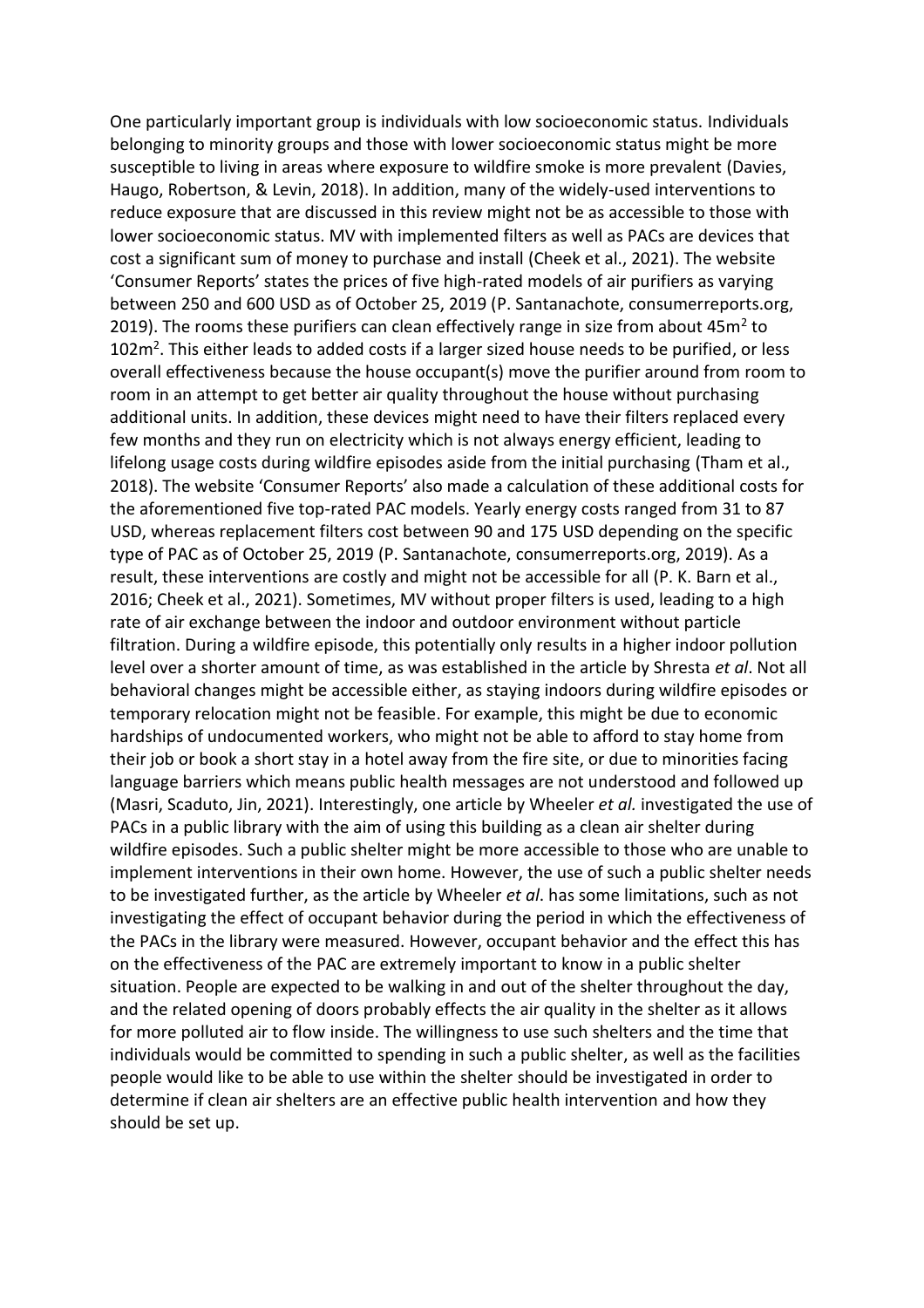#### <span id="page-24-0"></span>Effectiveness of personal interventions

This review aimed to answer the question whether or not currently available personal interventions used to protect against wildfire smoke are effective. Like other similar reviews have stated, there is a small amount of evidence stating positive effects of personal intervention, and the quality of this evidence is rather weak. This is mostly caused by the small sample sizes in all studies included in this review, and the small amount of total studies available which makes comparison to a large base of evidence impossible. Most importantly, potentially important data is missing in at least six of the 15 included studies in this review. As a result of the above, it cannot be stated with high confidence whether or not any particular intervention is effective for use in the general population. Likewise, it cannot be stated with high confidence whether or not certain interventions are definitely more effective than others. This is the reason why any such remarks in this discussion, for example about masks potentially being less effective, are made cautiously. What can be concluded from the data however is that personal interventions, especially PACs and MV combined with appropriate occupant behavior in the homes in which they are operated, show promising effects when it comes to reducing exposure to air pollution as caused by wildfires. The most effective intervention may vary from individual to individual and from situation to situation. In order to make more confident claims about which interventions are more effective in which situations, more high-quality and large-scale research is needed.

There are many more articles focusing on different types of interventions not included in the scope of this article, such as reducing the effects of climate change, forest management, and studying the effectiveness of communication strategies during wildfire episodes. This review must be seen as a small part in the bigger context of intervention and prevention strategies regarding wildfires and resulting health effects. However, this does mean that there is a limited amount of studies concerning the *specific* effectiveness of personal interventions in the *specific* event of wildfires. As wildfires are still becoming more prevalent, personal interventions are of high value to populations that are particularly vulnerable to the effects of wildfire smoke exposures and/or groups that are often exposed to wildfire smoke. Individuals may not have much control over policy, regulations and grand-scale changes attempting to reduce wildfire occurrence, but they are very much in control of using personal measures in an attempt to reduce their personal exposure. As of such, personal interventions are very important to ensure an individual's level of protection, as this might be the only option they have. A false sense of security resulting from ineffective methods or usage of ineffective methods due to inaccessibility to more effective means might result in a greater societal cost.

### <span id="page-24-1"></span>Strengths and limitations

The validity of a literature review is highly dependent on any potential bias introduced during the process of reviewing. Some types of bias may have been introduced in the present review. A high risk of bias is present regarding the selection of results in this review. Since this process was carried out by one person only, bias may have been introduced due to there not being a second control step being carried out by another person. This might have resulted in accidental exclusion of articles that would be valid for this review according to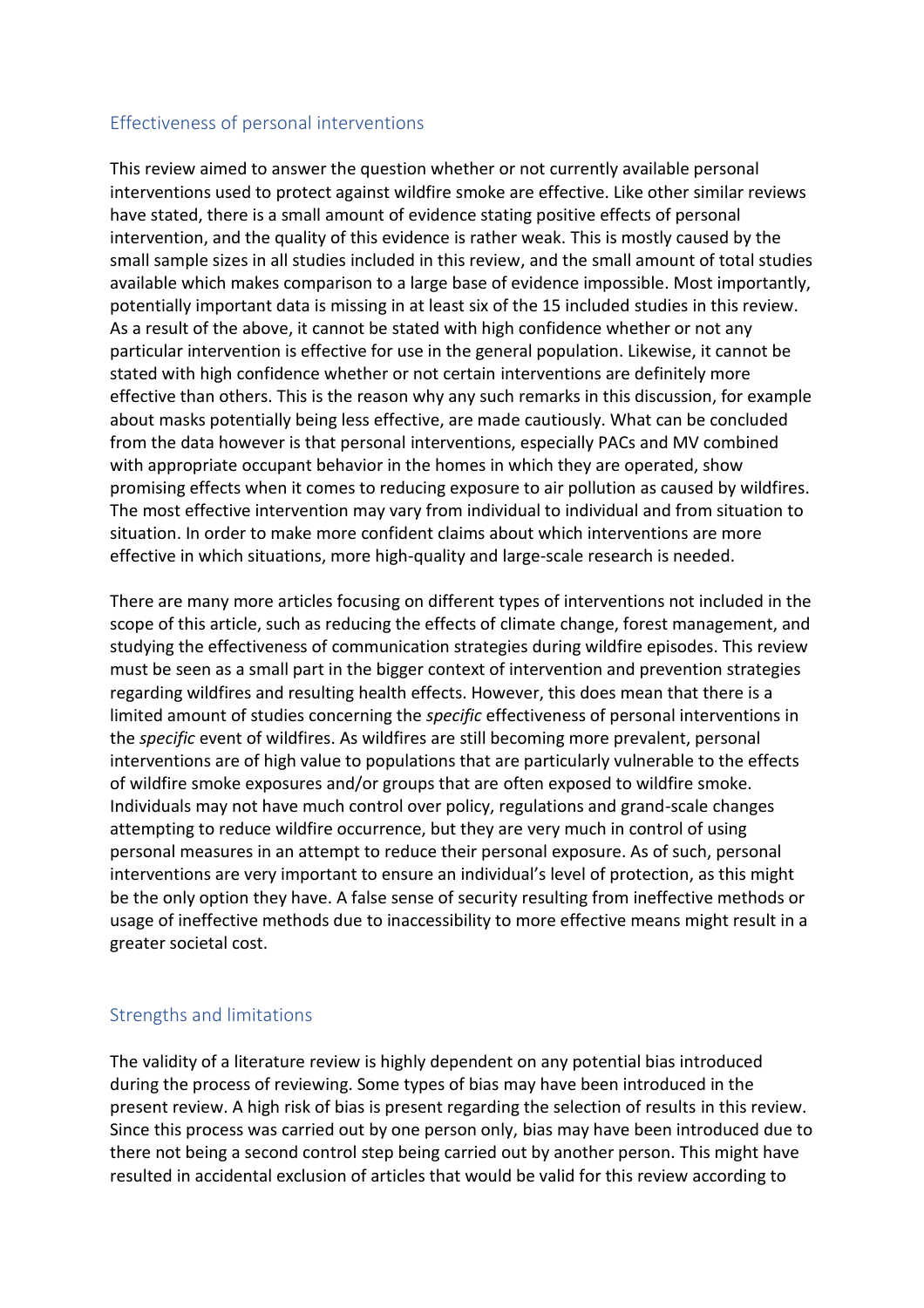the used eligibility criteria. For future literature reviews concerning this topic, a selection committee of at least two (but preferably more) individuals should be used. Each should individually sort the articles in 'inclusion' and 'exclusion' categories after which final results should be compared and any disputes should be resolved following a group discussion.

Another limitation of this study arises from potentially having missed relevant results due to having missed important keywords in the search string. This might also be introduced due to some relevant articles not being included in any of the databases that were searched in this review. The tree main databases Scopus, Web of Science and PubMed were used for this literature review, as it was assumed that those databases are extensive enough to cover almost all relevant articles to be found in existing literature. However, it cannot be excluded that there are articles relevant to the research question that are not present in any of the used databases, although the risk of having missed a significant number of relevant articles is considered low due to the extensive search string and the expected coverage of the used databases.

Some remarks about limitations can also be made on the risk of bias of the included results. Trials studying personal interventions for wildfire smoke are mostly non-randomized trials due to the nature of the interventions. Some of the studies that were reviewed made use of questionnaires and asked about the behavior of participants during a certain wildfire event sometime after the event ended. Such study setups are susceptible to recall bias and reporting bias. Other study setups that took PM measurements in- and outside homes took their outside measurement at a location further away from the home instead of directly outside of it, sometimes more than 10 kilometers away. When presenting the effectiveness of the studied intervention by means of comparing indoor air quality versus the outdoor air quality measured a greater distance away, there might be issues with the reliability of this data, as outdoor air quality measurements can vary greatly over relatively small distances based on other ambient sources of pollution as well as weather circumstances, as wind can cause wildfire smoke clouds to drift only over particular areas. From the results on the risks of bias involved in the reviewed studies, it becomes clear that the most used study designs in this type of intervention research are quite susceptible to bias. All of the included studies have at least a minor issue with bias or other problems with reliability of the presented data, meaning the overall base of evidence this literature review aims to draw a conclusion on is relatively weak. However, this is a limitation that is not specific to this literature review, as the literature search was very extensive and as a result, other literature reviews concerning this topic will have to use the same base of evidence since there is simply no great amount of high-quality research available on this subject.

A strength of this literature review is the specificity of the research question. This review only included studies that specifically looked at interventions during wildfire episodes, whereas other review articles often include other ambient sources of air pollution. As an article by Kiser et al. suggested, air pollution specifically caused by wildfires might cause effects that are not seen when the air pollution originates from other sources. In this article, a 6.1% increase in asthma-related hospital visits was seen only when high PM<sub>2</sub> levels directly attributable to a wildfire were present (Kiser et al., 2020). Another strength related to the specificity is the particular focus this review puts on interventions for the general public. There are many more reviews on interventions for use in occupational situations, mostly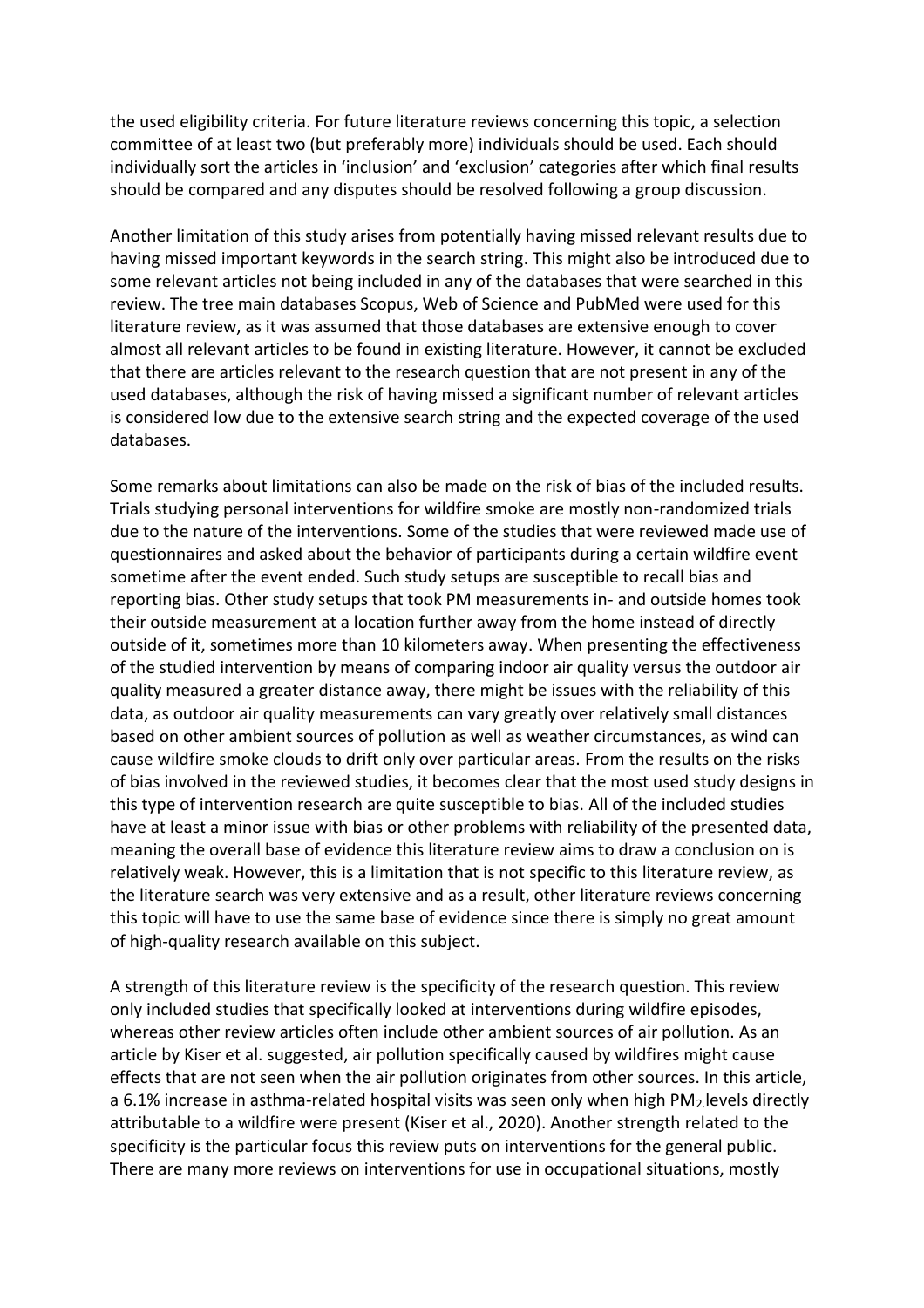studying firefighters and/or agricultural workers. It is true that people involved in these occupations are a great risk for wildfire smoke exposure and potential adverse health effects, and that specific effectiveness related to their situation needs to be studied. However, their situation does not reflect the hazard that members of the general public are exposed to during wildfire episodes. For example, some intervention types might not be feasible in an occupational situation, and those who are exposed to wildfire smoke through their occupation might be more aware of the risk posed by wildfires leading to some interventions being potentially more effective in an occupational situation. However, this review only looks at the effectiveness for the broader public and interventions that are applicable in that situation.

### <span id="page-26-0"></span>Concluding remarks

All in all, there appears to be a relatively small amount of evidence regarding the effectiveness of personal interventions in the event of wildfires. A wide net was cast during literature research, but only 1.1% of initially identified articles was used in the final review. Despite this, the small base of available evidence showed largely consistent evidence regarding effectiveness per intervention type. Due to the small number of studies and each study investigating a slightly different setup and outcome, the exact percentages of effectiveness vary from study to study. The low absolute number of included articles might be due to the narrow scope and strict inclusion criteria of this review, as many more research regarding personal interventions is available that specifically focusses on outdoor and indoor sources of air pollution other than wildfires. Other than the low absolute number of evidence, the quality of the studies is relatively on the lower side due to small sample sizes in almost all studies, and experimental setups being used instead of conducting grandscale observational studies or clinical trials that would be less biased based on that inherent study design. However, the fact that personal interventions are effective in certain situations cannot be dismissed, as many of the studies agreed on the relative effectiveness of specific interventions. In conclusion, personal interventions are probably effective, with MV and PAC devices combined with occupant behavior that does not allow for great penetration of polluted air indoors being the most effective. To further back up this argument and provide a larger amount of evidence on which interventions are the most effective in which particular situations, more research is needed. This future research should primarily focus on creating a greater base of reliable evidence for the effectiveness of personal interventions, but it should also put a great focus on the accessibility of interventions that are deemed highly effective. This might be in the form of researching how interventions can be produced in a low-cost way. It might also take shape in identifying particular populations that are at risk and providing them with the most effective interventions for their situation, thereby creating a high cost-effectiveness by reducing deaths and hospital admissions due to wildfire events.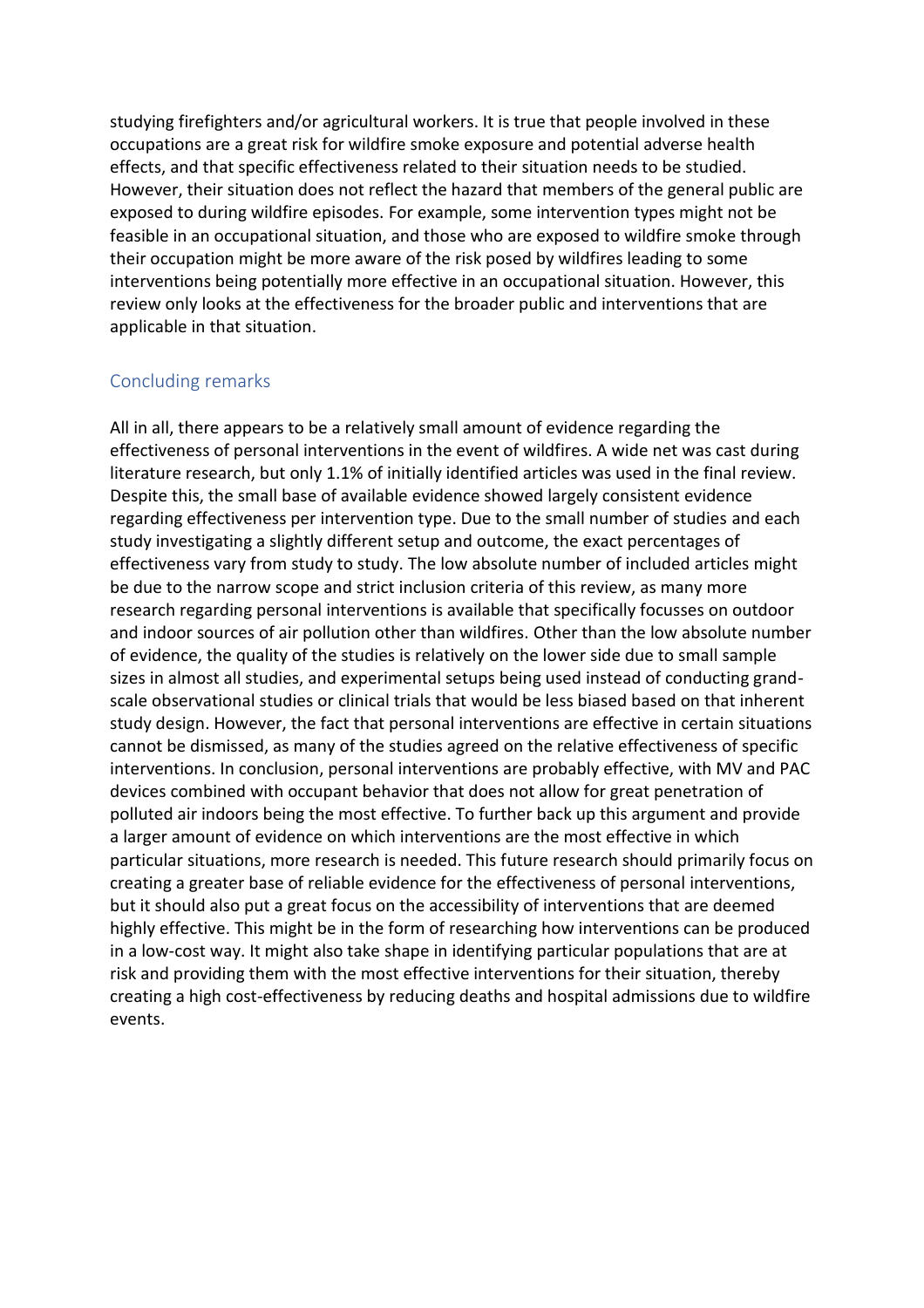# <span id="page-27-0"></span>Appendix

*A.1: Search terms used to identify articles that were used in this literature review.*

((forest fire OR wildfire OR bushfire OR bush fire) AND (intervention OR prevention OR air filtration OR filtration OR mitigation OR communication OR ventilation OR air purifier OR respirator OR mask OR masks OR control strategies OR control OR portable air cleaner)) AND (air pollution OR air quality OR air pollutants OR indoor air exposure OR indoor air concentration OR particulate matter)

# <span id="page-27-1"></span>References

- Barn, P. K., Elliott, C. T., Allen, R. W., Kosatsky, T., Rideout, K., & Henderson, S. B. (2016). Portable air cleaners should be at the forefront of the public health response to landscape fire smoke. *Environmental Health 2016 15:1*, *15*(1), 1–8. https://doi.org/10.1186/S12940-016-0198-9
- Barn, P., Larson, T., Noullett, M., Kennedy, S., Copes, R., & Brauer, M. (2007). Infiltration of forest fire and residential wood smoke: an evaluation of air cleaner effectiveness. *Journal of Exposure Science & Environmental Epidemiology 2008 18:5*, *18*(5), 503–511. https://doi.org/10.1038/sj.jes.7500640
- Cheek, E., Guercio, V., Shrubsole, C., & Dimitroulopoulou, S. (2021). Portable air purification: Review of impacts on indoor air quality and health. *Science of The Total Environment*, *766*, 142585. https://doi.org/10.1016/J.SCITOTENV.2020.142585
- Chen, A., Cao, Q., Zhou, J., Yang, B., Chang, V. W. C., & Nazaroff, W. W. (2016). Indoor and outdoor particles in an air-conditioned building during and after the 2013 haze in Singapore. *Building and Environment*, *99*, 73–81. https://doi.org/10.1016/J.BUILDENV.2016.01.002
- Cochrane Handbook for Systematic Reviews of Interventions | Cochrane Training. (n.d.). Retrieved September 15, 2021, from https://training.cochrane.org/handbook/current
- Davies, I. P., Haugo, R. D., Robertson, J. C., & Levin, P. S. (2018). The unequal vulnerability of communities of color to wildfire. *PLOS ONE*, *13*(11), e0205825. https://doi.org/10.1371/JOURNAL.PONE.0205825
- Fann, N., Alman, B., Broome, R. A., Morgan, G. G., Johnston, F. H., Pouliot, G., & Rappold, A. G. (2018). The health impacts and economic value of wildland fire episodes in the U.S.: 2008–2012. *Science of the Total Environment*, *610*–*611*, 802–809. https://doi.org/10.1016/J.SCITOTENV.2017.08.024
- Finlay, S. E., Moffat, A., Gazzard, R., Baker, D., & Murray, V. (2012). Health Impacts of Wildfires. *PLoS Currents*, *4*(NOVEMBER 2012). https://doi.org/10.1371/4F959951CCE2C
- Fisk, W. J., & Chan, W. R. (2017). Health benefits and costs of filtration interventions that reduce indoor exposure to PM2.5 during wildfires. *Indoor Air*, *27*(1), 191–204. https://doi.org/10.1111/INA.12285
- Flannigan A, M. D., Krawchuk B, M. A., de Groot A, W. J., Mike Wotton, B. A., & Gowman A, L. M. (2009). Implications of changing climate for global wildland fire. *International Journal of Wildland Fire*, *18*, 483–507. https://doi.org/10.1071/WF08187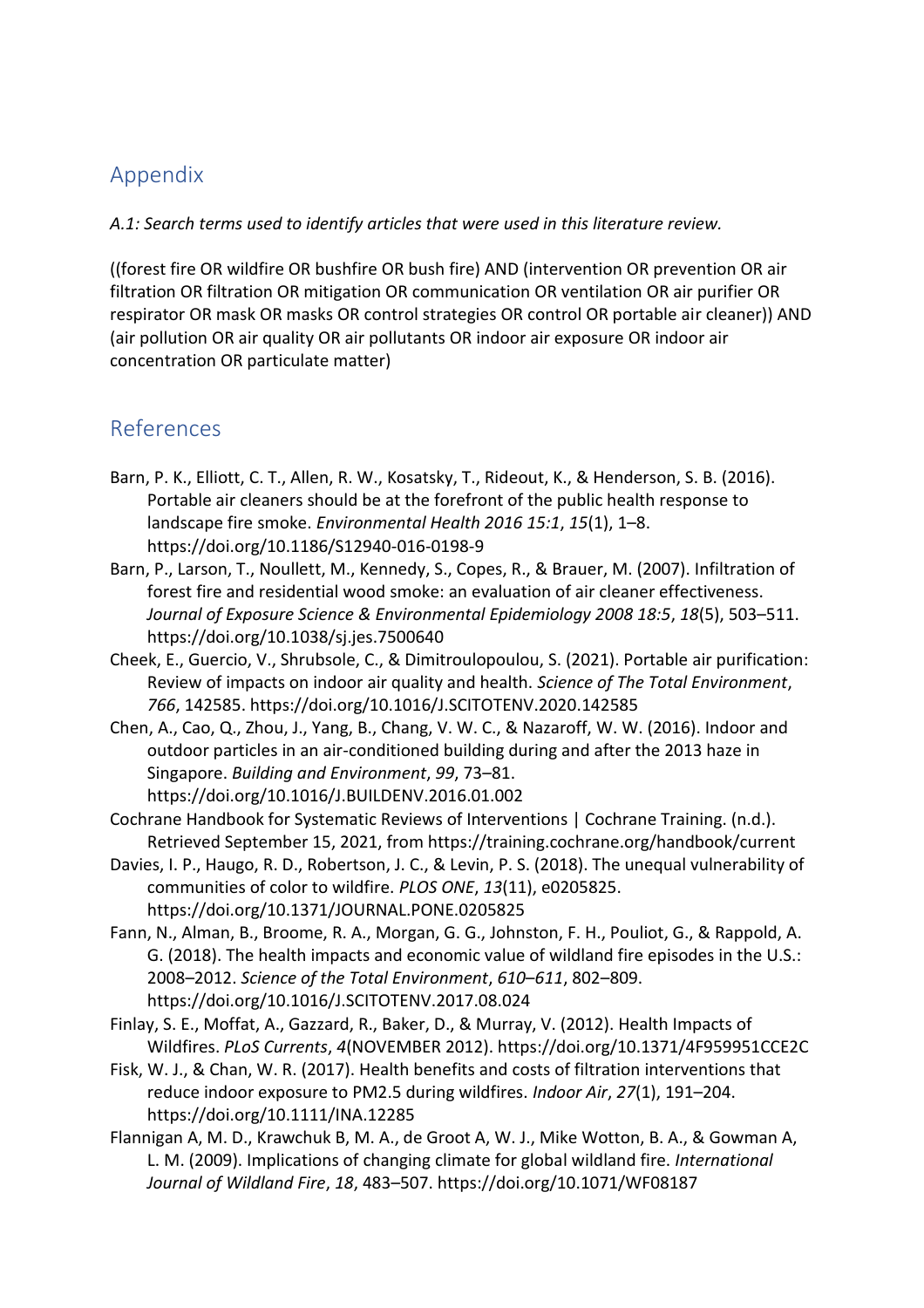- Gan, R. W., Liu, J., Ford, B., O'Dell, K., Vaidyanathan, A., Wilson, A., … Magzamen, S. (2020). The association between wildfire smoke exposure and asthma-specific medical care utilization in Oregon during the 2013 wildfire season. *Journal of Exposure Science & Environmental Epidemiology 2020 30:4*, *30*(4), 618–628. https://doi.org/10.1038/s41370-020-0210-x
- Henderson, D. E., Milford, J. B., & Miller, S. L. (2012). *Journal of the Air & Waste Management Association Prescribed Burns and Wildfires in Colorado: Impacts of Mitigation Measures on Indoor Air Particulate Matter Prescribed Burns and Wildfires in Colorado: Impacts of Mitigation Measures on Indoor Air Particulate Matter*. https://doi.org/10.1080/10473289.2005.10464746
- Holm, S. M., Miller, M. D., & Balmes, J. R. (2020). Health effects of wildfire smoke in children and public health tools: a narrative review. *Journal of Exposure Science & Environmental Epidemiology 2020 31:1*, *31*(1), 1–20. https://doi.org/10.1038/s41370-020-00267-4
- Kiser, D., Elhanan, G., Metcalf, W. J., Schnieder, B., & Grzymski, J. J. (2021). SARS-CoV-2 test positivity rate in Reno, Nevada: association with PM2.5 during the 2020 wildfire smoke events in the western United States. *Journal of Exposure Science & Environmental Epidemiology 2021 31:5*, *31*(5), 797–803. https://doi.org/10.1038/s41370-021-00366-w
- Kiser, D., Metcalf, W. J., Elhanan, G., Schnieder, B., Schlauch, K., Joros, A., … Grzymski, J. (2020). Particulate matter and emergency visits for asthma: a time-series study of their association in the presence and absence of wildfire smoke in Reno, Nevada, 2013–2018. *Environmental Health 2020 19:1*, *19*(1), 1–12. https://doi.org/10.1186/S12940-020- 00646-2
- Knorr, W., Dentener, F., Lamarque, J.-F., Jiang, L., & Arneth, A. (2017). Wildfire air pollution hazard during the 21st century. *Atmos. Chem. Phys*, *17*, 9223–9236. https://doi.org/10.5194/acp-17-9223-2017
- Künzli, N., Avol, E., Wu, J., Gauderman, W. J., Rappaport, E., Millstein, J., … Peters, J. M. (n.d.). *Health Effects of the 2003 Southern California Wildfires on Children*. https://doi.org/10.1164/rccm.200604-519OC
- Laumbach, R. J. (2019a). Clearing the Air on Personal Interventions to Reduce Exposure to Wildfire Smoke. *Https://Doi.Org/10.1513/AnnalsATS.201812-894PS*, *16*(7), 815–818. https://doi.org/10.1513/ANNALSATS.201812-894PS
- Laumbach, R. J. (2019b). Clearing the Air on Personal Interventions to Reduce Exposure to Wildfire Smoke. *Https://Doi.Org/10.1513/AnnalsATS.201812-894PS*, *16*(7), 815–818. https://doi.org/10.1513/ANNALSATS.201812-894PS
- Liu, J. C., Pereira, G., Uhl, S. A., Bravo, M. A., & Bell, M. L. (2015). A systematic review of the physical health impacts from non-occupational exposure to wildfire smoke. *Environmental Research*, *136*, 120–132. https://doi.org/10.1016/J.ENVRES.2014.10.015
- Luo, N., Weng, W., Xu, X., Hong, T., Fu, M., & Sun, K. (2019). Assessment of occupantbehavior-based indoor air quality and its impacts on human exposure risk: A case study based on the wildfires in Northern California. *Science of The Total Environment*, *686*, 1251–1261. https://doi.org/10.1016/J.SCITOTENV.2019.05.467
- Masri, S., Scaduto, E., Jin, Y., environmental, J. W.-I. journal of, & 2021, undefined. (2000). Disproportionate Impacts of Wildfires among Elderly and Low-Income Communities in California from 2000–2020. *Mdpi.Com*, *18*. https://doi.org/10.3390/ijerph18083921
- May, N. W., Dixon, C., & Jaffe, D. A. (n.d.). *OPEN ACCESS Impact of Wildfire Smoke Events on Indoor Air Quality and Evaluation of a Low-cost Filtration Method*. https://doi.org/10.4209/aaqr.210046